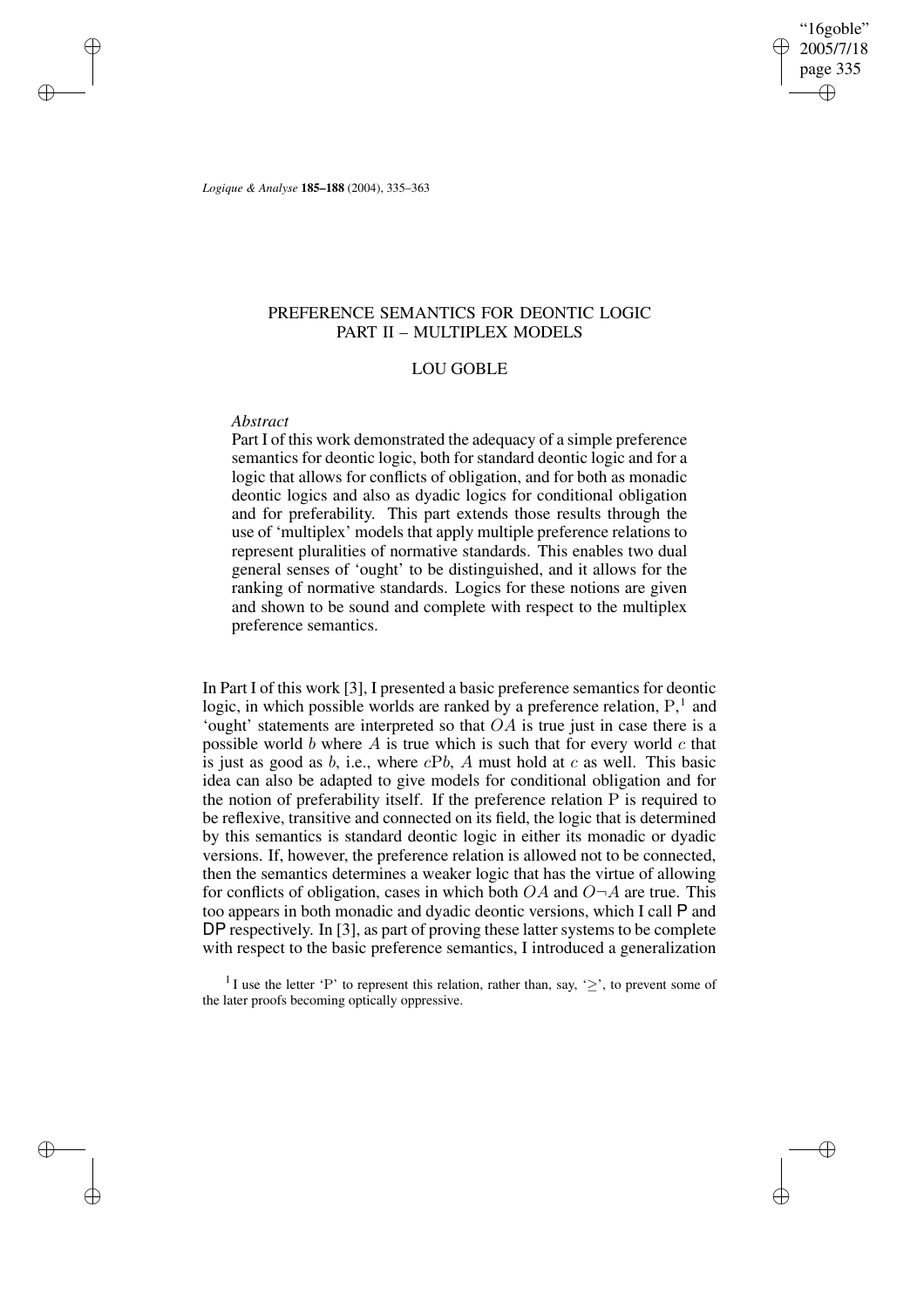"16goble" 2005/7/18 page 336 ✐ ✐

✐

✐

336 LOU GOBLE

of that semantics that utilized multiple preference relations. I call this the 'multiplex' preference semantics for deontic logic. This Part develops the multiplex semantics further and uses it to present two contrasting dual generalized senses of 'ought', which I call the 'indefinite' sense and the 'definite' or 'core' sense. Here, depending on the conditions on the multiple preference relations, the definite sense might follow standard deontic logic even while the indefinite follows the logic P, or both might follow P. It is noteworthy that these generalized senses of 'ought' can only be distinguished in the framework of multiplex models, or something similar. Moreover, while the logic in which both sorts of 'ought' follow  $\overline{P}$  can be interpreted in the preference semantics, it does not have a corresponding Kripke-style multiple relational semantics (described in [2]; cf. also [5]) or even a corresponding neighborhood semantics.

In addition to providing an account of these dual senses of 'ought', the multiplex semantics also enables the characterization of a sense of comparative or ranked obligation that derives from an ordering relation imposed on the multiple preference relations themselves. This reflects the fact that in certain contexts some normative standards or authorities have priority over others. Such a notion of comparative obligation combines naturally with the other generalized oughts.

Section 1 below presents the multiplex preference semantics itself and shows how it leads to the two dual senses of 'ought'. Here we give logics for these operators that are sound and complete with respect to this semantics. These are considered both from the point of view of standard preference relations, which leads to an extension of standard deontic logic, SDL, and from the point of view of weaker preference relations, which leads to an extension of the logic P, described in [3], where conflicts of obligation can occur. Section 2 introduces the ordering of the multiple preference relations and the concomitant sense of comparative or ranked obligation. The logic for this in combination with the monadic 'ought' operators of Section 1 is given and shown to be sound and complete in the multiplex semantics. Again we see the two options of extending standard deontic logic and of extending P. <sup>2</sup> Section 3 considers conditional obligation and preferability within the multiplex framework, for it seems equally apt to distinguish generalized definite and indefinite senses of the dyadic connectives as for the monadic. The picture of the logics that emerges is, however, more complex than the preceding, and the question of their complete characterization remains open.

 $2 \text{ In } [2]$  I presented some of the present results and sketched their proofs. Here I give more direct proofs, and more details to establish the results.

✐

✐

✐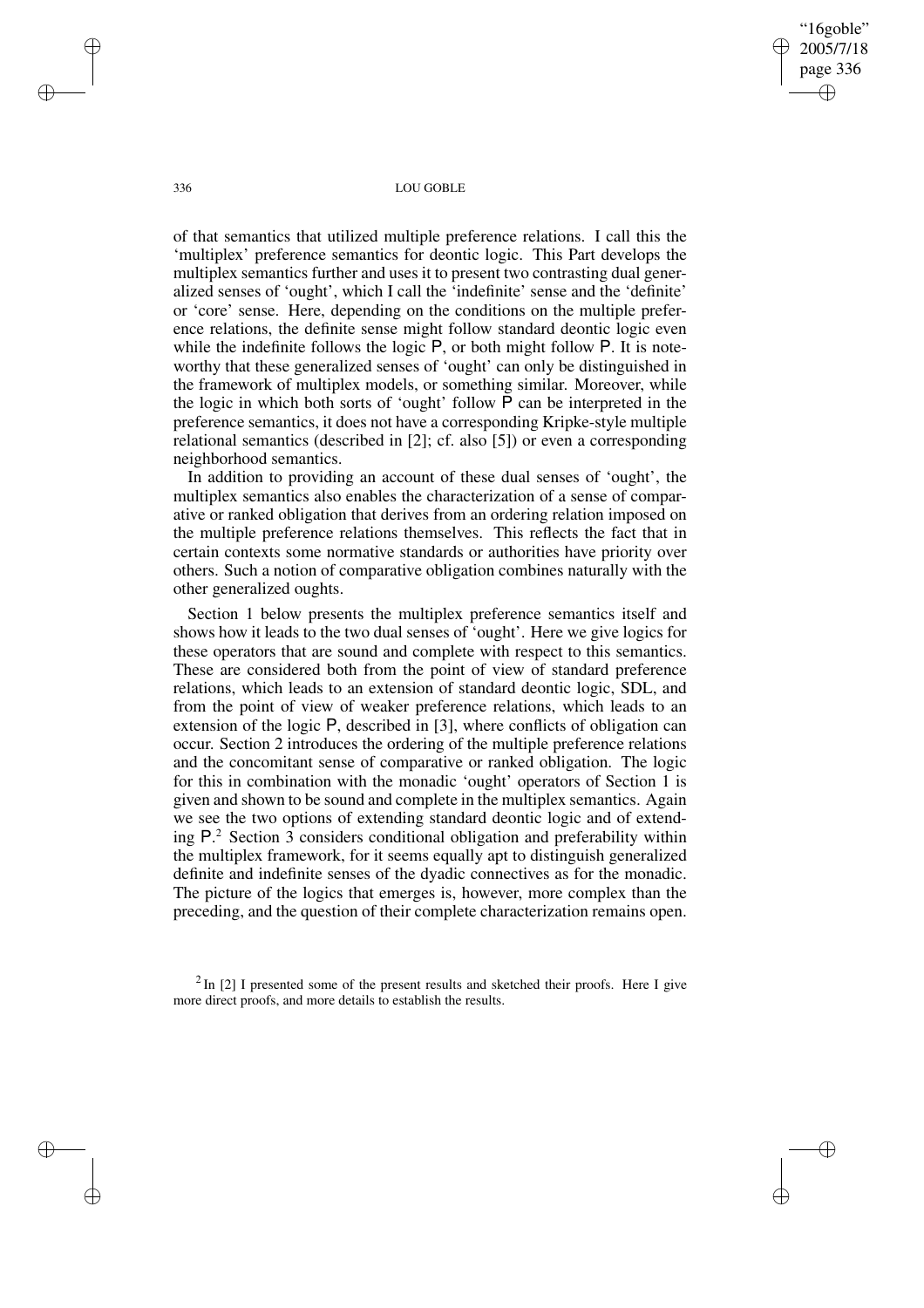✐

#### PREFERENCE SEMANTICS FOR DEONTIC LOGIC: PART II – MULTIPLEX MODELS 337

As in [3], the results presented here are chiefly formal; I do not develop philosophical applications of the multiplex framework in any detail. (See [2] for more discussion along those lines.)

# 1. *Multiplex Models*

✐

✐

✐

✐

In [3], as part of the proof of completeness for P, I defined 'multiple preference frames'. These are structures  $F = \langle W, \mathcal{P} \rangle$ , in which W is a non-empty set of points or 'possible worlds', and  $P$  assigns to each  $a \in W$  a non-empty set,  $\mathcal{P}_a$ , of binary relations on W, with the understanding that every relation  $P \in \mathcal{P}_a$  is non-empty. If, for every  $a \in W$ , every relation  $P \in \mathcal{P}_a$  is reflexive on its field and transitive, the frame is correspondingly called reflexive and transitive. If, moreover, P is also connected on its field, it is called 'standard', and if, for every  $a \in W$ , every  $P \in \mathcal{P}_a$  is standard, then the frame too will be called standard. In what follows, we will sometimes be interested in models on standard frames, and sometimes in a wider class of models. A 'multiple preference model',  $M = \langle F, v \rangle$ , is a model on a multiple preference frame  $F$  where, as usual,  $v$  is an function assigning sets of points in  $W$ to atomic formulas, i.e.,  $v(p) \subseteq W$ . Truth-functional formulas are evaluated in the usual classical way.

The presence of multiple preference relations in a frame invites introducing multiple deontic operators. Thus, if one preference relation  $P_f$  represents the system of norms given by federal law, one might have an operator  $O<sub>f</sub>$  by which  $O_fA$  says that, according to federal law, it ought to be that A, and if another relation  $P_q$  represents the norms of a given game, one might have an operator  $O_g$  by which  $O_gA$  says that, according to the rules of the game, it ought to be that A. Each of these would be evaluated in the semantics by the pattern of the basic preference semantics of [3], i.e.,

> $M, a \models_{\text{MP}} O_f A$  iff there is a  $b \in \mathcal{F}P_f$  such that  $M, b \models_{\text{MP}} A$ and, for all c, if  $cP_f b$  then  $M, c \models_{\overline{MP}} A$

> $M, a \models_{\text{MP}} O_g A$  iff there is a  $b \in \mathcal{F}P_g$  such that  $M, b \models_{\text{MP}} A$ and, for all c, if  $cP_gb$  then  $M, c \models R$

(The notation ' $\mathcal{F}P'$  refers to the field of the relation P, i.e., to the set {b :  $\exists c(bPc \text{ or } cPb)$ . The sign for the modelling relation, ' $\models_{MP}$ ', has the subscript to indicate that the relation is defined for the present form of multiple preference models. Later we will consider such relations for other multiplex models; the notation helps reduce ambiguity.)

Under these rules, each separate deontic operator will then follow the logic of the monadic operator O as given in [3] for the simple preference semantics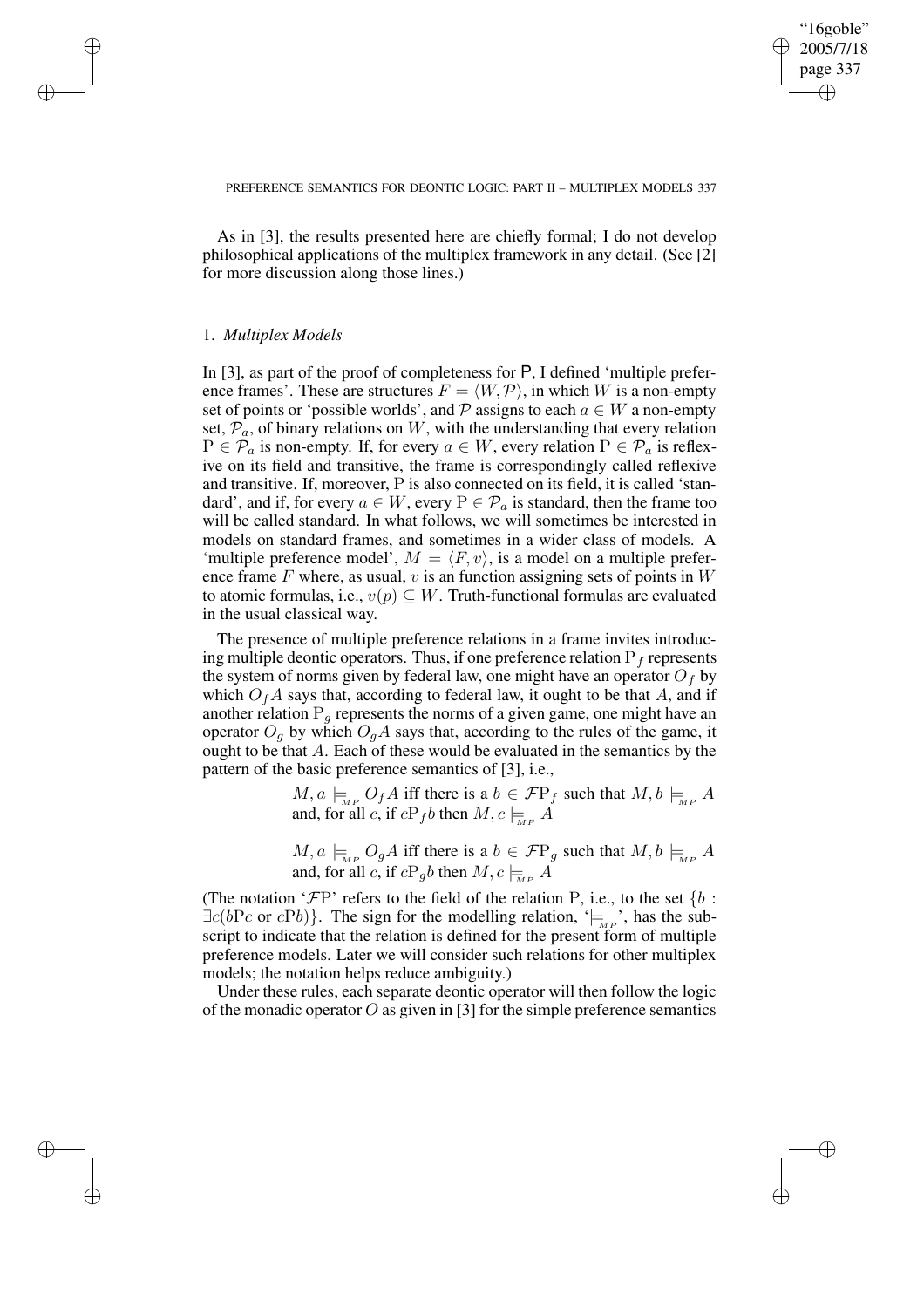✐

#### 338 LOU GOBLE

where only one relation has a role to play. This will be standard deontic logic (SDL) if the corresponding relation is standard, and P if it is not. Thus, nothing particularly new is introduced by going multi-modal in this way, and so we will not pursue this prospect further, although such multi-modal logics might be useful for a variety of purposes.

In [3] a genuinely multiple evaluation rule was given for formulas  $OA$ , namely

> $M, a \models_{MP} OA$  iff there is a relation  $P \in \mathcal{P}_a$  such that there is a  $b \in \mathcal{F}P$  such that  $M, b \models_{MP} A$  and, for all c, if cPb then  $M, c \models_{\text{M}P} A$

which applies the basic pattern for the evaluation of ought-statements in the preference semantics but now within the context of the quantification on relations in  $\mathcal{P}_a$ . In [3] it was shown how this determines the weak deontic logic P regardless of whether the several relations in  $\mathcal{P}_a$  are reflexive or transitive or even standard. P is axiomatized by adding the rule and axioms

(RM) If 
$$
\vdash A \rightarrow B
$$
 then  $\vdash OA \rightarrow OB$   
(N)  $O\top$ 

 $(P) \qquad \neg O \perp$ 

to classical PC, with closure under *modus ponens*. If either of

- (C)  $(OA \wedge OB) \rightarrow O(A \wedge B)$
- (K)  $O(A \rightarrow B) \rightarrow (OA \rightarrow OB)$

is added to P the result is SDL, including the consistency principle (D),  $OA \rightarrow \neg O \neg A$ .

P was introduced as a logic that can accommodate conflicts of obligation. In the framework of the present multiple preference semantics it is easy to see how there might be such conflicts, for A might be obligatory with respect to one normative standard, one relation  $P \in \mathcal{P}_a$  while  $\neg A$  is obligatory with respect to a different normative standard, a different relation  $Q \in \mathcal{P}_a$ . Federal law might prescribe one thing while the rules of the game prescribe the opposite. To say merely that it ought to be that  $A$  might thus seem ambiguous or unspecific; it is to say that  $A$  is prescribed by some normative standard, but it does not indicate which. This is the sense of 'ought' I call 'indefinite'; it is reflected in the preceding rule.

There is, however, another way to look at the ambiguity or unspecificity of 'ought' in our ordinary discourse. This is to take the expression 'it ought to be that  $A'$  to say that  $A$  is prescribed by every normative standard, and thus no specification is necessary. This is the sense I call the 'core' or 'definite' sense of 'ought'. It is captured in the multiple preference semantics by the evaluation rule

✐

✐

✐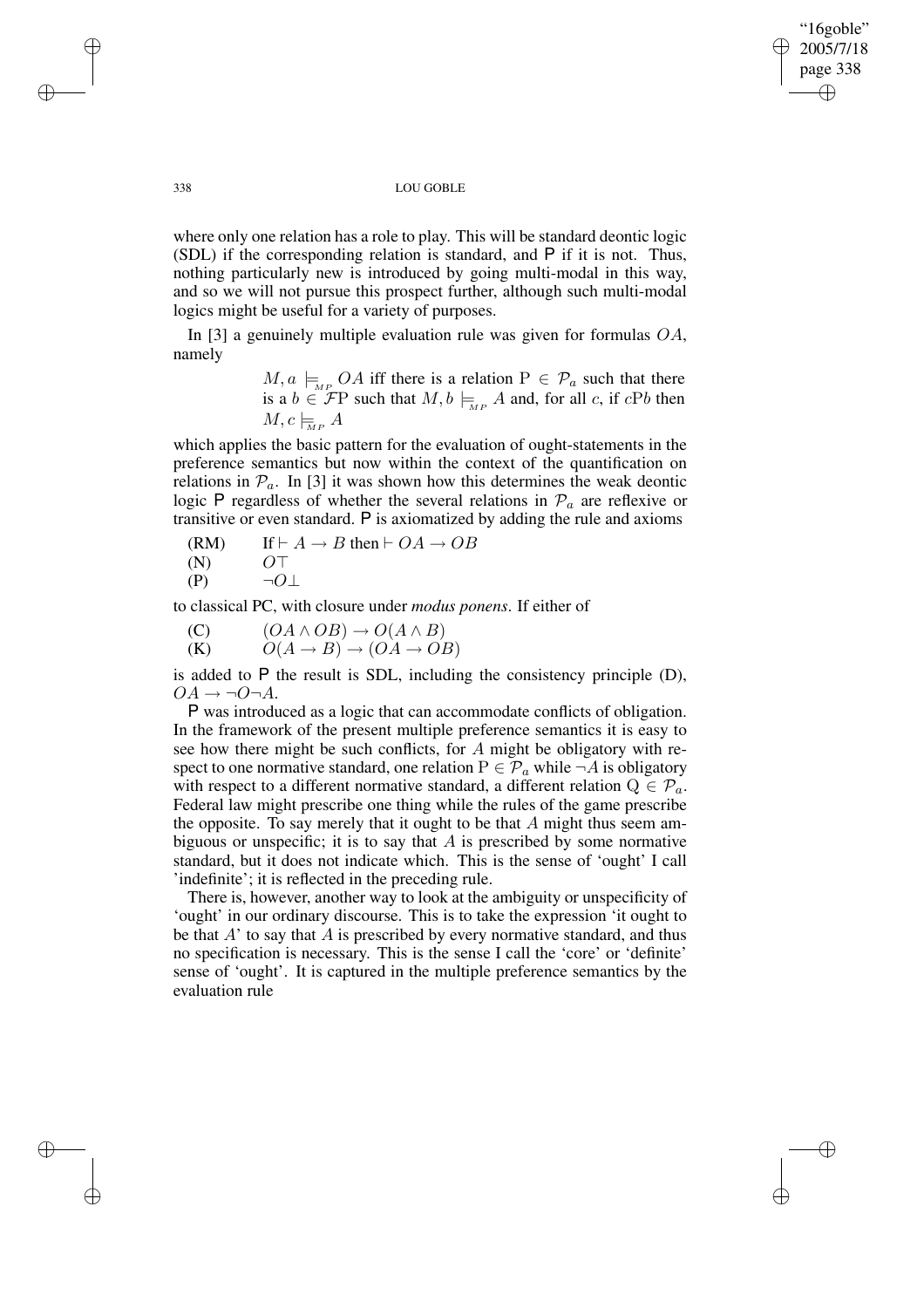✐

#### PREFERENCE SEMANTICS FOR DEONTIC LOGIC: PART II – MULTIPLEX MODELS 339

 $M, a \models_{\text{MP}} OA$  iff for every relation  $P \in \mathcal{P}_a$  there is a  $b \in \mathcal{F}P$ such that  $M, b \models_{\mathcal{M}^P} A$  and, for all c, if  $cPb$  then  $M, c \models_{\mathcal{M}^P} A$ 

Both senses can be treated together. This produces a bi-modal deontic logic, but in a rather different way than that suggested above.

Let us now make this more precise. Let the language  $L_{ae}$  of these deontic logics contain, in addition to all that is required for classical propositional logic, PC, two monadic operators  $O_e$  and  $O_a$ . These correspond to the indefinite and the definite senses of 'ought' respectively. The subscripts are intended to suggest the existential quantification and universal quantification inherent in their evaluation rules. Thus, for models on multiple preference frames, we stipulate that

- (MP-O<sub>e</sub>)  $M, a \models_{\text{MP}} Q_eA$  iff there is a relation  $P \in \mathcal{P}_a$  such that there is a  $b \in \mathcal{F}P$  such that  $M, b \models_{MP} A$  and, for all c, if cPb then  $M, c \models_{\text{M.P.}} A$
- (MP-O<sub>a</sub>)  $M, a \models_{\text{MP}} O_aA$  iff for every relation  $P \in \mathcal{P}_a$  there is a  $b \in \mathcal{F}P$ such that  $M, b \models_{\mathcal{M}^P} A$  and, for all c, if  $cPb$  then  $M, c \models_{\mathcal{M}^P} A$

As in [3], it will be convenient to adopt the notation ' $M, P \models_{M \in \mathcal{A}} A'$  to abbreviate

there is a  $b \in \mathcal{F}P$  such that  $M, b \models_{M} A$  and, for all c, if  $cPb$  then  $M, c \models_{M} A$ 

So we might give these rules more succinctly as

✐

✐

✐

✐

 $M, a \models_{\text{MP}} O_eA$  iff for some  $P \in \mathcal{P}_a$ ,  $M, P \models_{\text{MP}} A$ 

$$
M, a \models_{\text{MP}} O_a A
$$
 iff for every  $P \in \mathcal{P}_a, M, P \models_{\text{MP}} A$ 

 $O_e$  corresponds to the monadic O of [3] §2 in the proof of completeness for P. That is its logic here.  $O_a$  is new. Its logic depends on the properties of the relations  $P \in \mathcal{P}_a$  in a way that the logic of  $O_e$  does not. If all relations in the sets  $\mathcal{P}_a$  are standard, then  $O_a$  will behave according to the principles of SDL even while  $O_e$  follows P.

Let the logic  $SDL<sub>a</sub>P<sub>e</sub>$  be axiomatized by PC (with *modus ponens*) plus

(K<sub>a</sub>)  $O_a(A \to B) \to (O_a A \to O_a B)$ <br>
(D<sub>a</sub>)  $O_a A \to \neg O_a \neg A$  $O_aA \rightarrow \neg O_a\neg A$  $(RN_a)$  If  $\vdash A$ , then  $\vdash O_aA$  $(RM_e)$  If  $\vdash A \rightarrow B$ , then  $\vdash O_eA \rightarrow O_eB$  $(N_e)$   $Q_e$ <sup>T</sup>  $(P_e) \qquad \neg O_e \bot$  $(K_{ae})$   $O_a(A \rightarrow B) \rightarrow (O_eA \rightarrow O_eB)$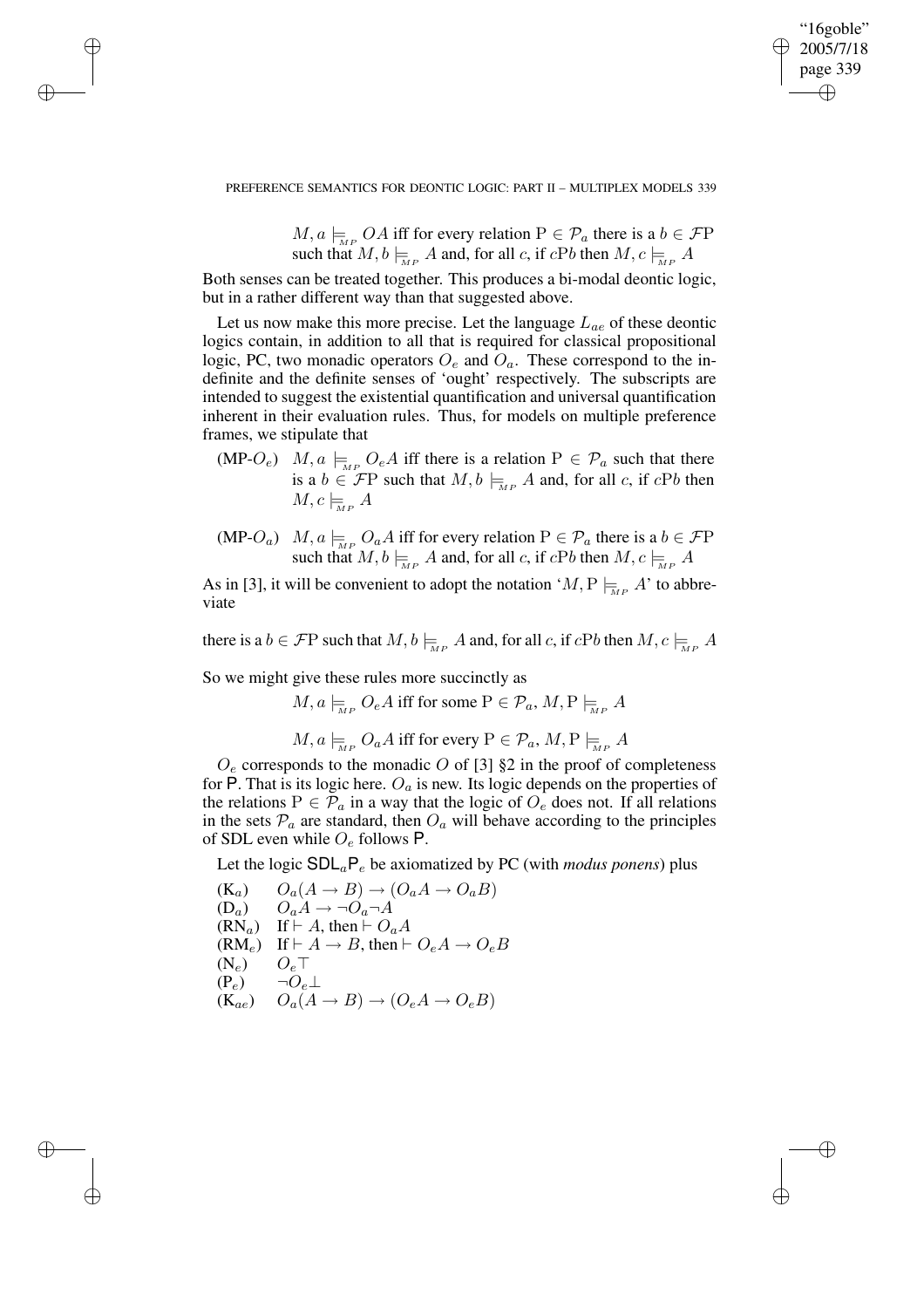✐

#### 340 LOU GOBLE

where the first three postulates plainly give us SDL for  $O_a$  while the second three give us P for  $\overline{O}_e$ . The last postulate links the two operators.

We note too, for future reference, that the principles

(RM<sub>a</sub>) If  $\vdash A \rightarrow B$ , then  $\vdash O_aA \rightarrow O_aB$ <br>
(C<sub>a</sub>)  $\vdash (O_aA \land O_aB) \rightarrow O_a(A \land B)$  $\overrightarrow{C_a}$   $\rightarrow$   $\overrightarrow{C_aA} \wedge O_aB$   $\rightarrow$   $\overrightarrow{O_a}(A \wedge B)$ <br>  $\overrightarrow{C_a}$   $\top$  $\vdash \overline{O_a \top}$  $(P_a) \qquad \vdash \neg O_a \bot$  $(O_a O_e)$   $\vdash O_a A \rightarrow O_e A$  $(O_a P_e)$   $\vdash O_a A \rightarrow \neg O_e \neg A$ 

are all derivable in  $SDL_aP_e$ . (Derivations are easy and so left to the reader.)

*Theorem* 1:  $SDL_aP_e$  *is sound and complete with respect to the class of all standard multiple preference frames.*

Proof of this is contained in the proof of Theorem 3 below, and so we defer the details to Section 2.1.

If, on the other hand, not all the relations  $P \in \mathcal{P}_a$  are standard, especially if they are not all connected on their fields, then the core sense of 'ought',  $O_a$ , will follow the logic of P rather than SDL, as does the indefinite sense,  $O_e$ . Thus, without connectedness, the principles  $(K_a)$ ,  $(D_a)$  and also  $(K_{ae})$  are no longer valid. Instead, the logic characterized by this wider class of frames, which I call  $P_aP_e$ , will be that axiomatized by the postulates (RM<sub>a</sub>), (N<sub>a</sub>), and (P<sub>a</sub>), reflecting the P-character of  $O_a$ , as well as (RM<sub>e</sub>), (N<sub>e</sub>), and (P<sub>e</sub>) for the P-character of  $O_e$ , and, in place of ( $K_{ae}$ ), it has the weaker ( $O_aO_e$ ) to connect the two. The rules (RN<sub>a</sub>), if  $\vdash A$  then  $\vdash O_aA$ , and (RN<sub>e</sub>), if  $\vdash A$ then  $\vdash O_eA$ , are both derivable given  $(N_a)$  and  $(RM_a)$  and  $(N_e)$  and  $(RM_e)$ .

*Theorem* 2:  $P_a P_e$  *is sound and complete with respect to the class of all multiple preference frames (or all reflexive or transitive multiple preference frames).*

Proof of this is contained in the proof of Theorem 8 below; see Section 2.2.

Plainly both the logics  $SDL_aP_e$  and  $P_aP_e$  require the multiplicity of the multiple preference frames, otherwise the dual senses of 'ought' would collapse into one. It is noteworthy, though, that  $P_aP_e$  has only a multiple preference semantics. Although the basic logic P, here the component  $P_e$ , has a classical neighborhood semantics and can be given a corresponding multiple Kripke-type relational semantics (cf. [2]; also [5]), and the same can be said for all of  $SDL_aP_e$ , neither of those methods is applicable to  $P_aP_e$ . This is evident from the fact that any neighborhood model or multiple relational model, with a rule for evaluating formulas  $O_aA$  comparable to the

✐

✐

✐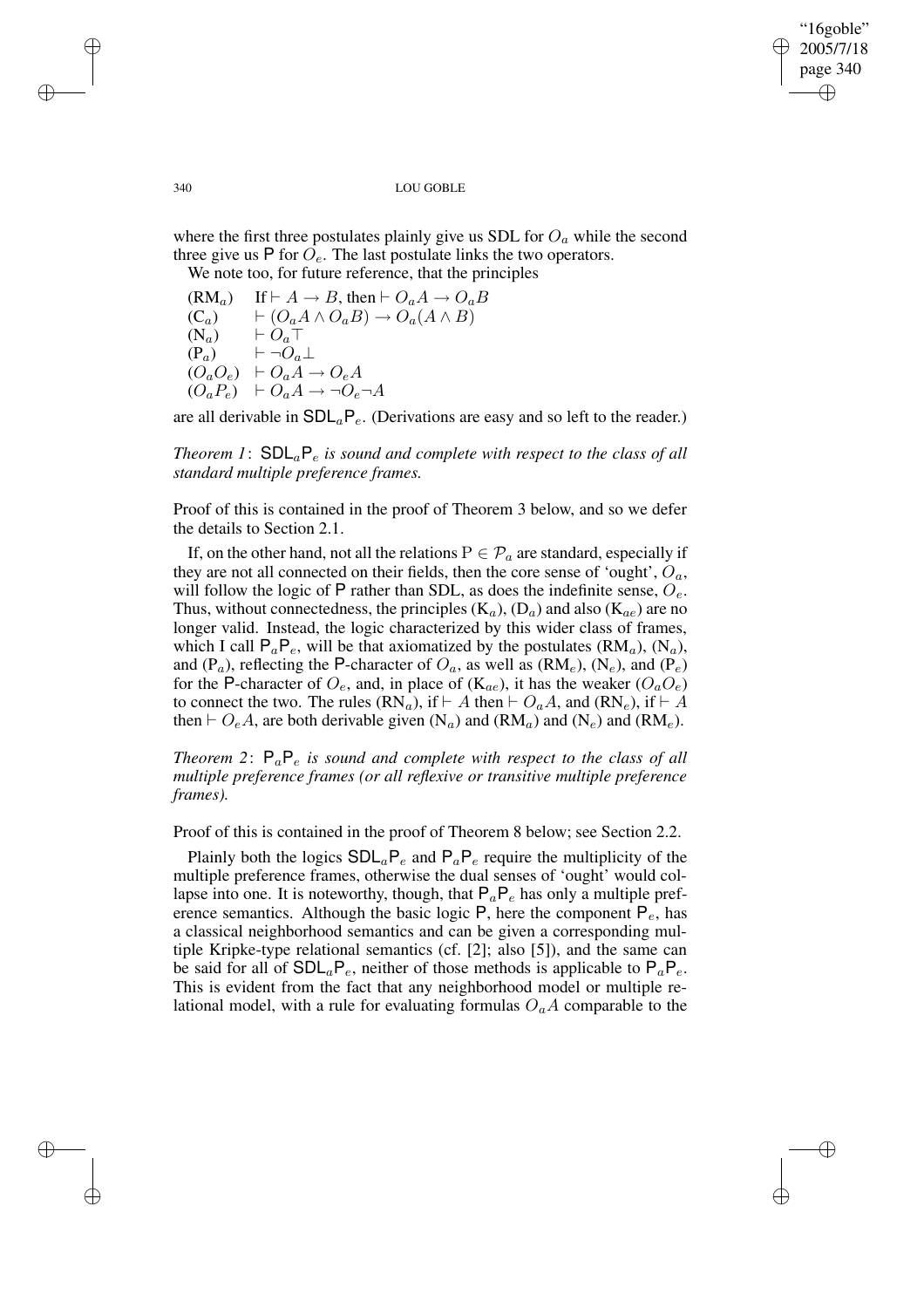✐

rule (MP- $O_a$ ) with universal quantification on neighborhoods or relations, will automatically validate the principle  $(C_a)$ ,  $(O_aA \wedge O_aB) \rightarrow O_a(A \wedge B)$ , which is not provable in  $P_aP_e$ , while there are no conditions on such models that might now be loosened to avoid this consequence.

# 2. *Ranked Obligations*

✐

✐

✐

✐

Given the framework of multiple preference frames, it is natural to think that the relations in the sets  $\mathcal{P}_a$  (for each  $a \in W$ ) could themselves be ranked by an order of priority. This might correspond to the way some normative standards take precedence over others, as when one body of law is superior to another, or the instructions of one person in a hierarchy dominate those of another. To capture this notion, let us extend the previous multiple preference frames to include an ordering on their respective relations. A ranked multiple preference frame, or MP $\le$ -frame for short, is a triple  $\langle W, \mathcal{P}, \leq \rangle$  where W and P are as before and  $\leq$  is a function that assigns to every  $a \in W$  a binary relation  $\leq_a$  on  $\mathcal{P}_a$  that is reflexive and transitive. (Connectedness for relations  $\leq_a$  is optional. Generally speaking, whatever is said about systems without this form of connectedness applies *mutatis mutandis* to systems with this property. Frames in which every  $\leq_a$  is connected over  $\mathcal{P}_a$  will be called  $\le$ -connected.)

To express this new ordering relation in the language of the logic, let the language  $L_{ae}$  of the preceding section be extended to  $L_{ae}$  by adding a binary connective ' $\leq$ ', so that formulas  $A \leq B$  are well-formed whenever A and B are. ' $A \leq B$ ' could be read as saying that B is at least as obligatory as A. Given a model  $M = \langle F, v \rangle$  on a MP $\leq$ - frame, let these formulas be evaluated according to the rule

(MP $\leq$ - $\leq$ )  $M$ ,  $a \models_{_{MP\leq}} A \leq B$  iff for every relation  $P \in \mathcal{P}_a$  such that  $M, P \models_{\textit{MP} \leqslant} A$ , there is a  $Q \in \mathcal{P}_a$  for which  $M, Q \models_{\textit{MP} \leqslant} B$  and  $P \leq a Q$ 

Within this language formulas  $O_eA$  and  $O_aA$  are evaluated exactly as in Section 1.<sup>3</sup>

As we formulate the logic of this notion of ranked obligation, let us consider first the case when all the preference relations  $P \in \mathcal{P}_a$ , for every  $a \in W$ , are standard, i.e., reflexive, transitive and connected on their fields. Then we shall examine the case when these relations need not be connected.

 $3$  It is important not to confuse the present notion of comparative or ranked obligation,  $A \leq B$ , with the notion of preferability,  $A \geq B$ , that was discussed in Part I of this work [3]. We return to that in Section 3 below.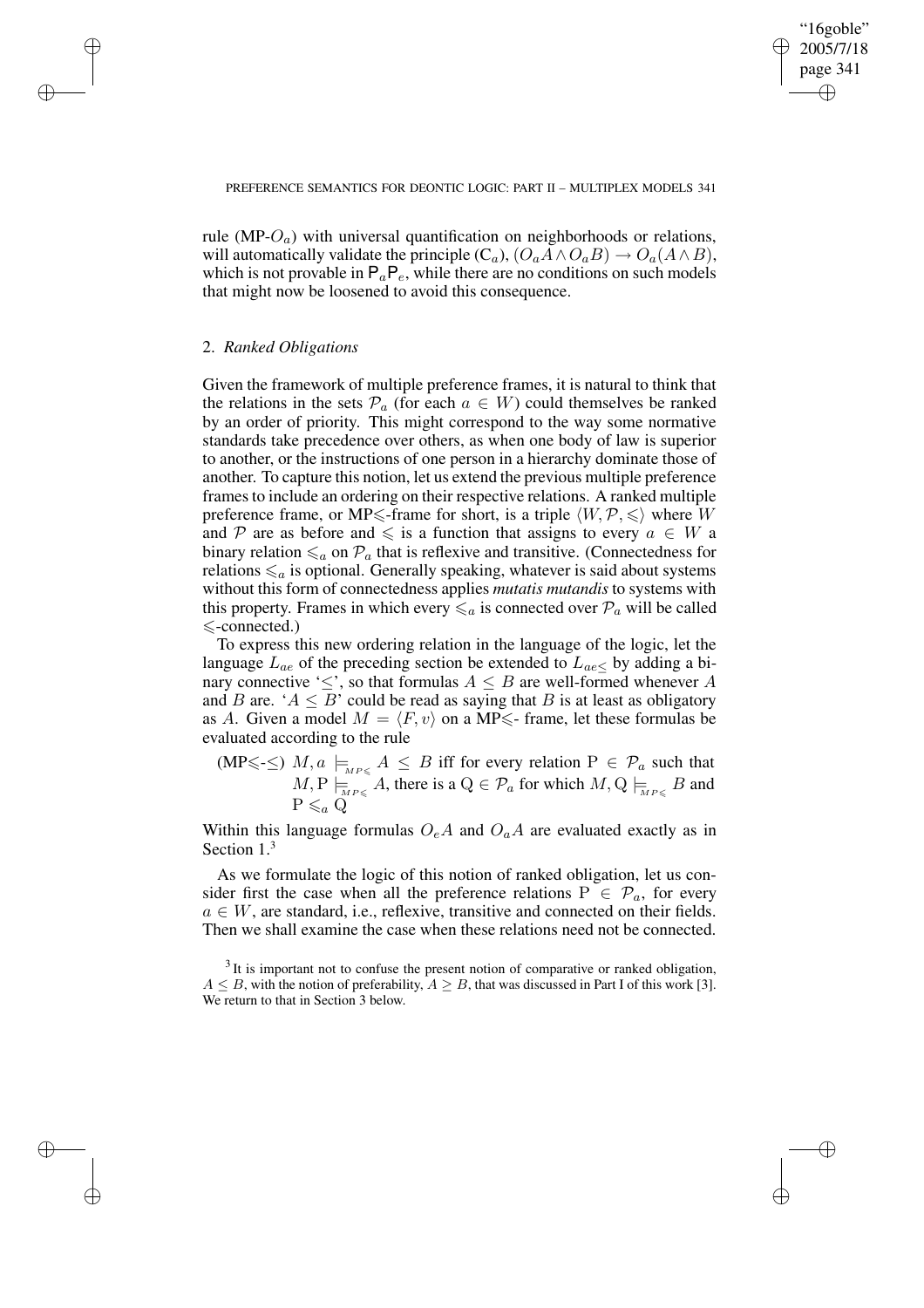"16goble" 2005/7/18 page 342 ✐ ✐

✐

✐

#### 342 LOU GOBLE

# 2.1. *Standard Multiplex Models*

For purposes of this subsection, let us suppose that MP $\leq$ -frames  $F = \langle W, \mathcal{P}, \mathcal{P} \rangle$  $\langle \xi \rangle$  are such that every  $P \in \mathcal{P}_a$  is standard, i.e., reflexive on its field, transitive and connected on its field. The logic that is determined by this class of all standard MP $\leq$ -frames extends  $SDL_aP_e$  with the following principles containing ≤:

$$
(O_a \leq) O_a(A \to B) \to (A \leq B)
$$
  
\n
$$
(\neg O_e \leq) \neg O_e A \to (A \leq B)
$$
  
\n
$$
(\leq O_e) (A \leq B) \to (O_e A \to O_e B)
$$
  
\n
$$
(\leq \text{-trans}) (A \leq B) \land (B \leq C)) \to (A \leq C)
$$

and so I call this logic  $SDL_aP_e\leq 0.4$  If all the relations  $\leq_a$  are connected on  $\mathcal{P}_a$  then

( $\le$ -connex)  $(A \leq B) \vee (B \leq A)$ 

will also be valid. Call the result of adding this to  $SDL_aP_e\leq C$ ,  $SDL_aP_e\leq C$ (and similarly for  $P_aP_e \le \text{below}$ ).

Given the postulates of  $SDL_aP_e$ , other expected principles are derivable, e.g.,

$$
\begin{array}{ll}\n(\leq\text{-reflex}) & \vdash A \leq A \\
(\mathbb{R}\leq) & \text{If } \vdash A \to B \text{, then } \vdash A \leq B\n\end{array}
$$

both of which come from  $(RN_a)$  and  $(O_a \leq)$ .

*Theorem* 3:  $SDL_aP_e \leq$  *is sound and complete with respect to the class of all standard*  $MP \leq$ -frames. (Likewise  $SDL_aP_e \leq_c$  and all standard  $\leq$ -connected *MP*≤*-frames.*)

*Proof*: Soundness is, as usual, easy to demonstrate, and so is left to the reader. To prove completeness we follow familiar Henkin-style procedures. Set  $F = \langle W, \mathcal{P}, \leq \rangle$  where W is the class of all maximal consistent extensions of  $SDL_aP_e\leq$ . To define relations in  $\mathcal{P}_a$  we combine aspects from the proofs for Theorems 1 and 7 of [3]. That is, let us define, for each  $a \in W$ and each formula  $A \in L_{ae}$ , a binary relation

$$
\mathbf{P}_a^A = \{ \langle b, c \rangle : \text{if } c \in \Sigma_a A \text{ then } b \in \Sigma_a A \}
$$

<sup>4</sup> SDL<sub>a</sub>P<sub>e</sub> $\leq$  is equivalent to Mark Brown's [1] system CO of comparative obligation extended with the axiom  $(N_e)$ , an option Brown allows. Brown gave a neighborhood semantics for formulas corresponding to our  $O_aA$  and  $O_eA$ , and a kind of hyper-neighborhood semantics for formulas  $A \leq B$ .

✐

✐

✐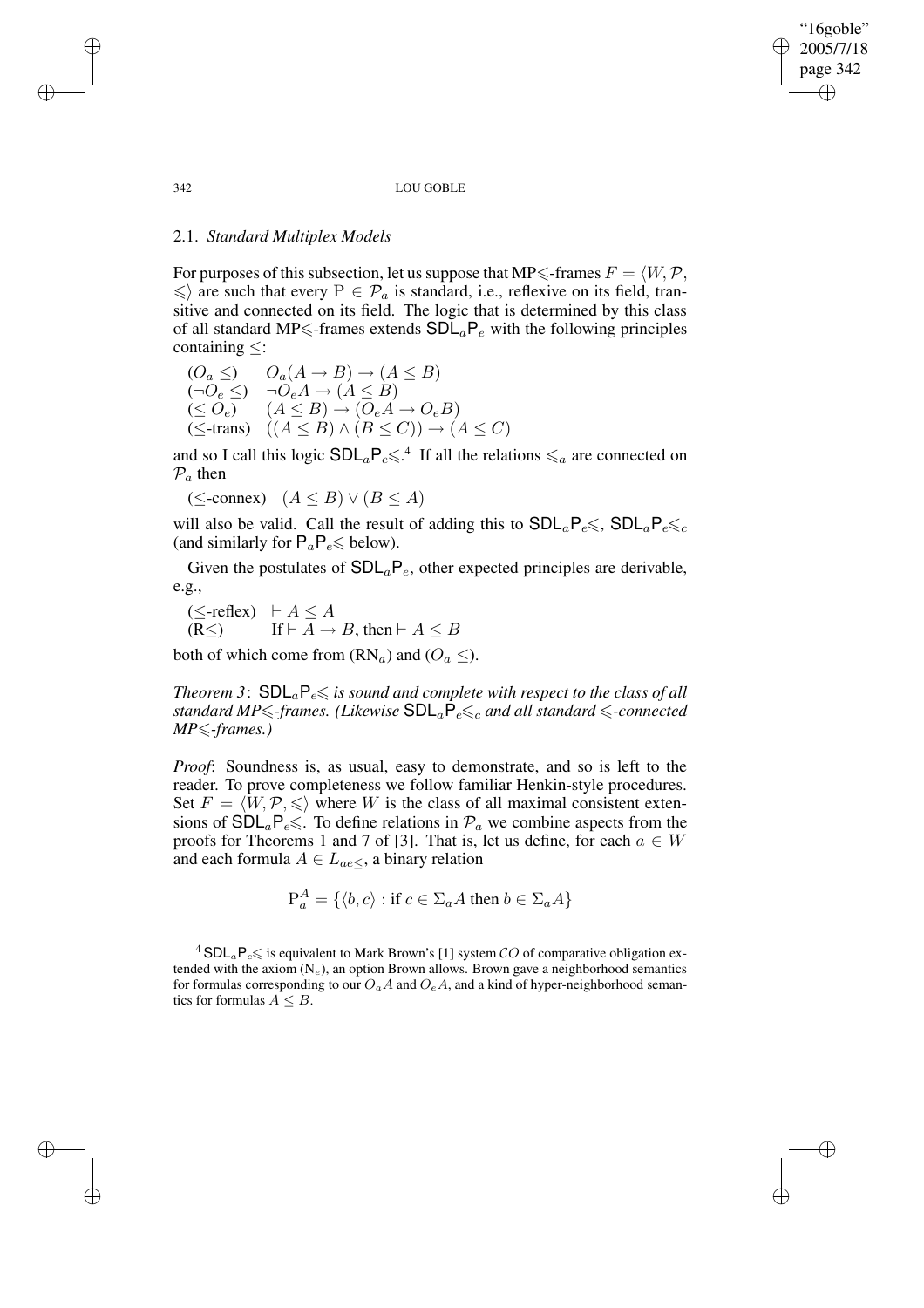✐

where

✐

✐

✐

✐

$$
\Sigma_a A = \{b : (\text{if } O_e A \in a \text{ then } A \in b) \text{ and } (O_a^{-1} a \subseteq b)\}
$$

when  $O_a^{-1}a = \{B : O_a B \in a\}$ . Then let

$$
\mathcal{P}_a = \{ \mathbf{P} : \exists A(\mathbf{P} = \mathbf{P}_a^A) \}
$$

 $P$  in the frame F assigns  $P_a$  to a.

For  $\leq$ , define first, for each  $a \in W$  and each formula  $B \in L_{ae}$ .

$$
\Psi_a B = \{ \mathbf{P} \in \mathcal{P}_a : \forall C (\text{if } \mathbf{P} \in [C] \text{ then } B \le C \in a) \}
$$

where the notation '[A]' refers to  $\{a : a \in W \text{ and } A \in a\}$ , and 'P  $\varepsilon$  [A]' stands for

$$
\exists b \in \mathcal{F}P(A \in b \text{ and } \forall c (\text{if } cPb \text{ then } A \in c))
$$

(This corresponds syntactically to the semantical notation ' $M, P \models_{\text{MP}} A'$ ' introduced earlier.) We then define, for  $P, Q \in \mathcal{P}_a$ ,

$$
P \leq_a Q
$$
 iff  $\forall B$ (if  $P \in \Psi_a B$ , then  $\exists C(Q \in \Psi_a C$  and  $B \leq C \in a)$ )

 $\leq$  in the frame F assigns each a its relation  $\leq_a$ . Finally, let  $M = \langle F, v \rangle$ where, as usual,

$$
v(p) = \{a \in W : p \in a\}
$$

*Lemma 4*: M *is a model on a standard MP*6*-frame.*

*Proof:*  $\mathcal{P}_a \neq \emptyset$  since there are formulas, A, and  $P_a^A \in \mathcal{P}_a$ . It is easy to show that all the relations in  $\mathcal{P}_a$  are reflexive on W (hence non-empty), transitive and connected on W; it is also easy to show that the relations  $\leq_a$  are reflexive and transitive given ( $\leq$ -reflex) and ( $\leq$ -trans). These can be left to the reader. Further, for  $SDL_aP_e\leq c$ , in the presence of ( $\leq$ -connex),  $\leq_a$  will be connected; this too is easily shown.

*Lemma* 5: *(i)*  $O_a^{-1}a$  *is consistent; (ii) If*  $O_aA \notin a$ *, then*  $O_a^{-1}a \cup \{\neg A\}$  *is consistent; (iii) if*  $O_eA \in a$  *then*  $O_a^{-1}a \cup {\{\AA\}}$  *is consistent; (iv) if*  $O_eA \notin a$ *then*  $O_a^{-1}a \cup \{\neg A\}$  *is consistent.* 

*Proof*: (i) and (ii) are standard in modal logic. For (ii), suppose  $O_aA \notin a$  but that  $O_a^{-1}a \cup \{\neg A\}$  is not consistent.  $O_a^{-1}a \neq \emptyset$  (since  $O_a \top \in a$ ). Hence, there are  $C_1, \ldots, C_n \in O_a^{-1}a$  such that  $\vdash (C_1 \land \ldots \land C_n) \to A$ . For each  $C_i$ ,  $O_aC_i \in \alpha$ ; hence  $O_aC_1 \wedge \ldots \wedge O_aC_n \in \alpha$ . By  $(C_a)$ ,  $O_a(C_1 \wedge \ldots \wedge C_n) \in \alpha$ .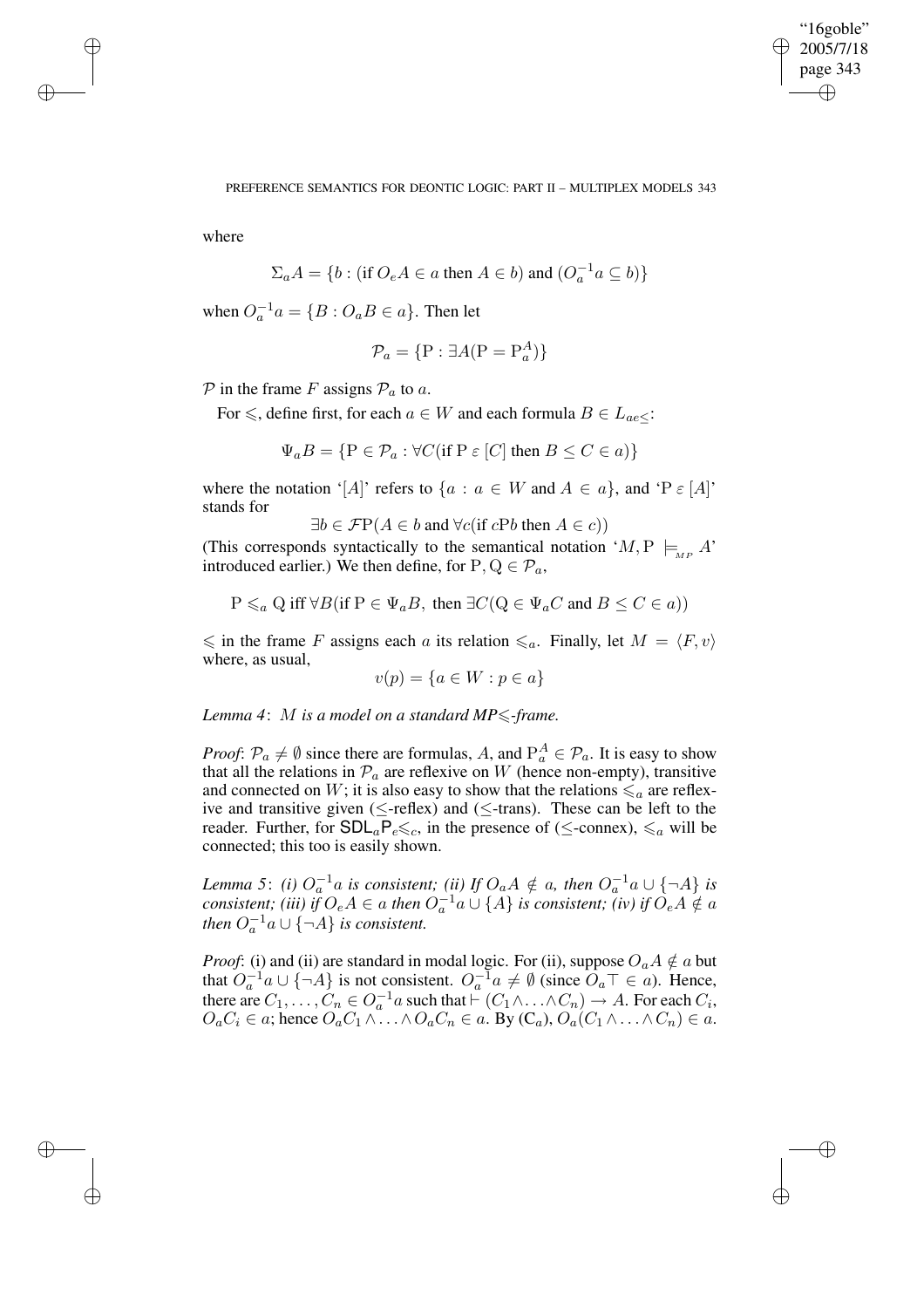✐

344 LOU GOBLE

Since  $\vdash (C_1 \land \ldots \land C_n) \to A$ ,  $\vdash O_a(C_1 \land \ldots \land C_n) \to O_aA$  by (RM<sub>a</sub>). Consequently,  $O_aA \in a$ , contrary to the opening hypothesis. Hence, if  $O_aA \notin a$ , then  $O_a^{-1}a \cup \{\neg A\}$  must be consistent. The same argument applies to (i) given that  $O_a \perp \notin a$  by virtue of  $(P_a)$ . For (iii), suppose  $O_eA \in a$  but that  $O_{a}^{-1}a \cup \{A\}$  is not consistent. Then  $O_{a}^{-1}a$ ,  $A \vdash \bot$ , and so there are  $C_1, \ldots, C_n \in O_a^{-1}a$   $(0 \leq n)$  such that  $\vdash$   $(C_1 \land \ldots \land C_n) \rightarrow (A \rightarrow \bot)$ and so  $\vdash O_a(C_1 \wedge \ldots \wedge C_n) \rightarrow O_a(A \rightarrow \bot)$ , by  $(RM_a)$ . Since  $O_aC_1 \in$  $a, \ldots, O_a C_n \in a, O_a(C_1 \wedge \ldots \wedge C_n) \in a$  and so  $O_a(A \to \bot) \in a$ . Since  $\vdash O_a(A \to \bot) \to (O_eA \to O_e\bot)$ , axiom  $(K_{ae})$ ,  $O_eA \to O_e\bot \in a$ . Hence  $O_e \perp \in a$ , contrary to the consistency of a since  $\neg O_e \perp \in a$  from  $(P_e)$ ,  $\vdash \neg O_e \bot$ . (iv) follows from (ii) since if  $O_eA \notin a$  then  $O_aA \notin a$ , by principle  $(O_a O_e)$ .

*Lemma* 6: *(i) If*  $P_a^A \varepsilon [B]$  *then*  $O_a(A \to B) \in a$  *(and hence*  $A \leq B \in a$ *)*; *(ii) if*  $O_eA \notin a$  *and*  $P_a^A \in [B]$  *then*  $O_aB \in a$ *.* 

*Proof*: For (i), suppose  $P_a^A \varepsilon [B]$ , so that there is a  $b \in \mathcal{F}P_a^A$  and  $B \in b$  and for all c such that  $cP_a^Ab$ ,  $B \in c$ . Suppose then that  $O_a(A \rightarrow B) \notin a$ . In that case, by Lemma 5.ii,  $O_a^{-1}a \cup \{ \neg(A \rightarrow B) \}$  is consistent, and so then is  $O_a^{-1}a \cup \{A, \neg B\}$ . Let c be a maximal consistent extension of that.  $A \in c$ ; hence if  $O_e A \in a$  then  $A \in c$ . Also,  $O_a^{-1} a \subseteq c$ ; hence  $c \in \Sigma_a A$ , and so if  $b \in \Sigma_a A$  then  $c \in \Sigma_a A$ . Thus  $cP_a^A b$ . Therefore,  $B \in c$ , but also  $\neg B \in c$ , contrary to the consistency of c. Hence,  $O_a(A \rightarrow B) \in a$ , as required. (That  $A \leq B \in \mathfrak{a}$  follows from axiom  $(O_{\mathfrak{a}} \leq.)$  For (ii) the argument is similar. Suppose  $O_eA \notin a$  and  $P_a^A \in [B]$ , so that there is a  $b \in \mathcal{F}P_a^A$  and  $B \in b$  and for all c that  $cP_a^Ab$ ,  $B \in \mathcal{C}$ . And suppose that  $O_aB \notin \mathcal{C}$ . Then  $O_a^{-1}\mathcal{C} \cup \{\neg B\}$ is consistent, by Lemma 5.ii, and so has a maximal consistent extension, c. Since  $O_eA \notin a$ , if  $O_eA \in a$  then  $A \in c$ . Moreover,  $O_a^{-1}a \subseteq c$ , and so  $cP_a^A b$ . Therefore,  $B \in c$ , contrary to its consistency. Hence  $\tilde{O}_a B \in a$ , as required.

*Lemma 7: For all*  $A \in L_{ae \leq}$  *and all*  $a \in W$ ,  $A \in a$  *iff*  $M$ ,  $a \models_{_{MP \leq}} A$ .

*Proof*: By induction on A; I consider only the deontic cases where (a)  $A =$  $O_a B$ , (b)  $A = O_e B$ , and (c)  $A = B \le C$ , where we suppose the lemma to hold for  $B$  and  $C$ . First, observe that under the inductive hypothesis,

*Observation 1: For any relation*  $P \in \mathcal{P}_a$ ,  $P \in [B]$  *iff*  $M$ ,  $P \models_{\overline{MP \leqslant}} B$ ,

which is easily verified.

For case (a) of the lemma, (i) suppose  $O_aB \in a$ , and let P be some relation in  $\mathcal{P}_a$ . There is a formula C such that  $P = P_a^C$ . Either  $O_eC \in a$  or  $O_eC \notin a$ .

✐

✐

✐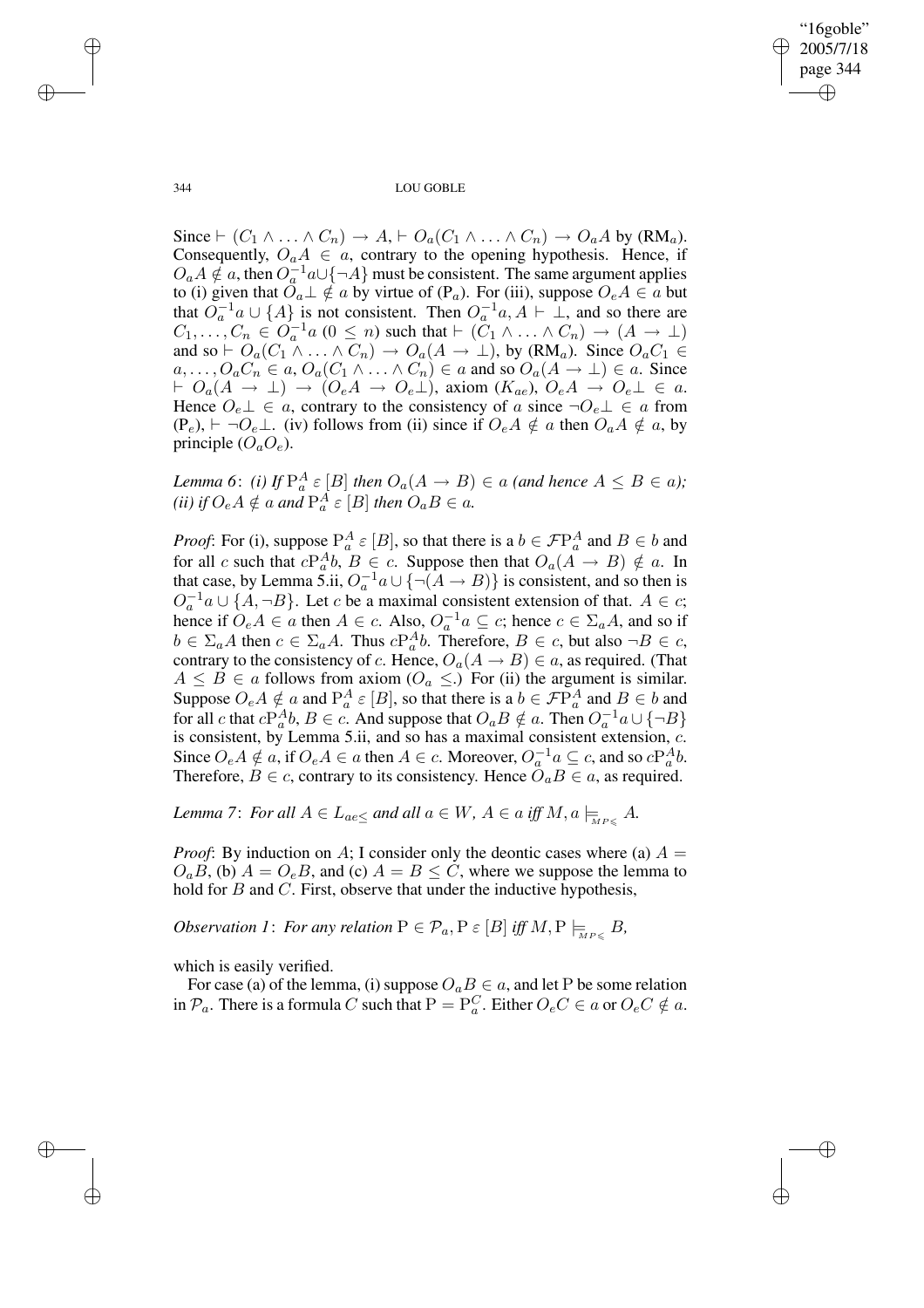✐

## PREFERENCE SEMANTICS FOR DEONTIC LOGIC: PART II – MULTIPLEX MODELS 345

✐

✐

✐

✐

Consider the first case first. If  $O_e C \in a$ , then  $O_a^{-1} a \cup \{C\}$  is consistent, by Lemma 5.iii. Let  $b$  be a maximal consistent extension of that. We know that  $bP_a^Cb$ , by reflexivity (Lemma 4), and so  $b \in \mathcal{F}P_a^C$ . Further, since  $B \in O_a^{-1}a$ ,  $B \in b$ , and so  $M, b \models_{MP \leq B} B$ , by the inductive hypothesis. Consider any c such that  $cP_a^C b$ ; then, by definition, it must be that if  $b \in \Sigma_a C$  then  $c \in \Sigma_a C$ . But since  $C \in b$  and  $O_a^{-1}a \subseteq b$ ,  $b \in \Sigma_a C$ . Therefore,  $c \in \Sigma_a C$  and so  $O_a^{-1}a \subseteq c$ , and then  $B \in c$ , and  $M, c \models_{\stackrel{\sim}{M}P \leq} B$  by the inductive hypothesis. This suffices for  $M, P \models_{MP \leq B} B$ , and so for  $M, a \models_{MP \leq O_a} O_a B$ . Suppose on the other hand, that  $O_e C \notin \mathcal{A}$ . Then, since  $O_a^{-1}a$  is consistent, Lemma 5.i, let b be a maximal consistent extension of that. As before,  $B \in b$ , and so  $M, b \models_{MP \leq B} B$ , by the inductive hypothesis. And as before, if c is such that  $cP_a^Cb$ , then if  $b \in \Sigma_a C$  then  $c \in \Sigma_a C$ . But since  $O_e C \notin a$  and  $O_a^{-1}a \subseteq b$ ,  $b \in \Sigma_a C$ . So  $c \in \Sigma_a C$ , and we reason as before that  $B \in c$  and so, by the inductive hypothesis  $M, c \models_{\overline{M}P \leqslant} B$ , which suffices for  $M, P \models_{\overline{M}P \leqslant} B$ , and so for  $M$ ,  $a \models_{\overline{M}P\leqslant} O_aB$ , as required.

(ii) Suppose  $M$ ,  $a \models_{\tiny{MP\leq}} O_aB$ , so that for every  $P \in \mathcal{P}_a$ ,  $M$ ,  $P \models_{\tiny{MP\leq}} B$ , but suppose also that  $O_a B \notin a$ . Then, by Lemma 5.ii,  $O_a^{-1} a \cup \{ \overrightarrow{\neg B} \}$  is consistent, and so has a maximal consistent extension, c. Consider now the relation  $P_a^{\top} \in \mathcal{P}_a$ .  $M, P_a^{\top} \models_{MPS} B$ , so there is a  $b \in \mathcal{F}P_a^{\top}$  and  $M, b$  $\models_{M P \leqslant} B$  and, for every c, if  $cP_a^{\top}b$ ,  $M, c \models_{M P \leqslant} B$ . We show that  $cP_a^{\top}b$ , i.e., if  $b \in \Sigma_a \top$  then  $c \in \Sigma_a \top$ . But since  $\top \in c$ , then automatically if  $O_e \top \in a$ then  $\overline{\top} \in c$ , and since  $O_a^{-1}a \subseteq c$ , it follows that  $c \in \Sigma_a \top$ , and so that if  $b \in \Sigma_a \top$  then  $c \in \Sigma_a \top$ , and thus  $cP_a^{\top}b$ . Therefore,  $M, c \models_{M P \leqslant} B$ . By the inductive hypothesis,  $B \in c$ , but  $\neg B \in c$ , contrary to its consistency. Hence,  $O_a B \in a$ , as required.

For case (b), (i) suppose  $O_eB \in a$ , and take the relation  $P_a^B \in \mathcal{P}_a$ . By Lemma 5.iii,  $O_a^{-1}a \cup \{B\}$  is consistent, and so has a maximal consistent extension, b.  $bP_a^Bb$ , by reflexivity and so  $b \in \mathcal{F}P_a^B$ ; also since  $B \in b$ ,  $M, b \models_{MP \leq B} B$  by the inductive hypothesis. Let c be any point such that  $cP_a^Bb$ . Hence, if  $b \in \Sigma_a B$ , then  $c \in \Sigma_a B$ . Since  $B \in b$  and  $O_a^{-1}a \subseteq b$ ,  $b \in \Sigma_a B$  by definition. Hence  $c \in \Sigma_a B$ , and so, if  $O_e B \in a$ , then  $B \in c$ . Since  $O_eB \in a, B \in c$ , and by the inductive hypothesis  $M, c \models_{_{MP\leqslant}} B$ , which suffices for  $M, P_a^B \models_{\overline{M}P\leqslant} B$ , and thus for  $M, a \models_{\overline{M}P\leqslant} O_eB$ .

(ii) Suppose then that  $M$ ,  $a \models_{\tiny{MP \leq}} O_eB$ , so that there is a  $P \in \mathcal{P}_a$  such that  $M, P \models_{\overline{M}P \leqslant} B$ , but suppose that  $O_eB \notin a$ .  $P = P_a^C$  for some formula C. By the observation above,  $P_a^C \varepsilon [B]$ , and so  $O_a(C \to B) \in a$ , by Lemma 6.i. Either  $O_eC \in a$  or  $O_eC \notin a$ . Consider the first. Then  $O_eB \in a$ , by axiom  $(K_{ae})$ , contrary to the supposition. Consider the second, if  $O_eC \notin a$ , then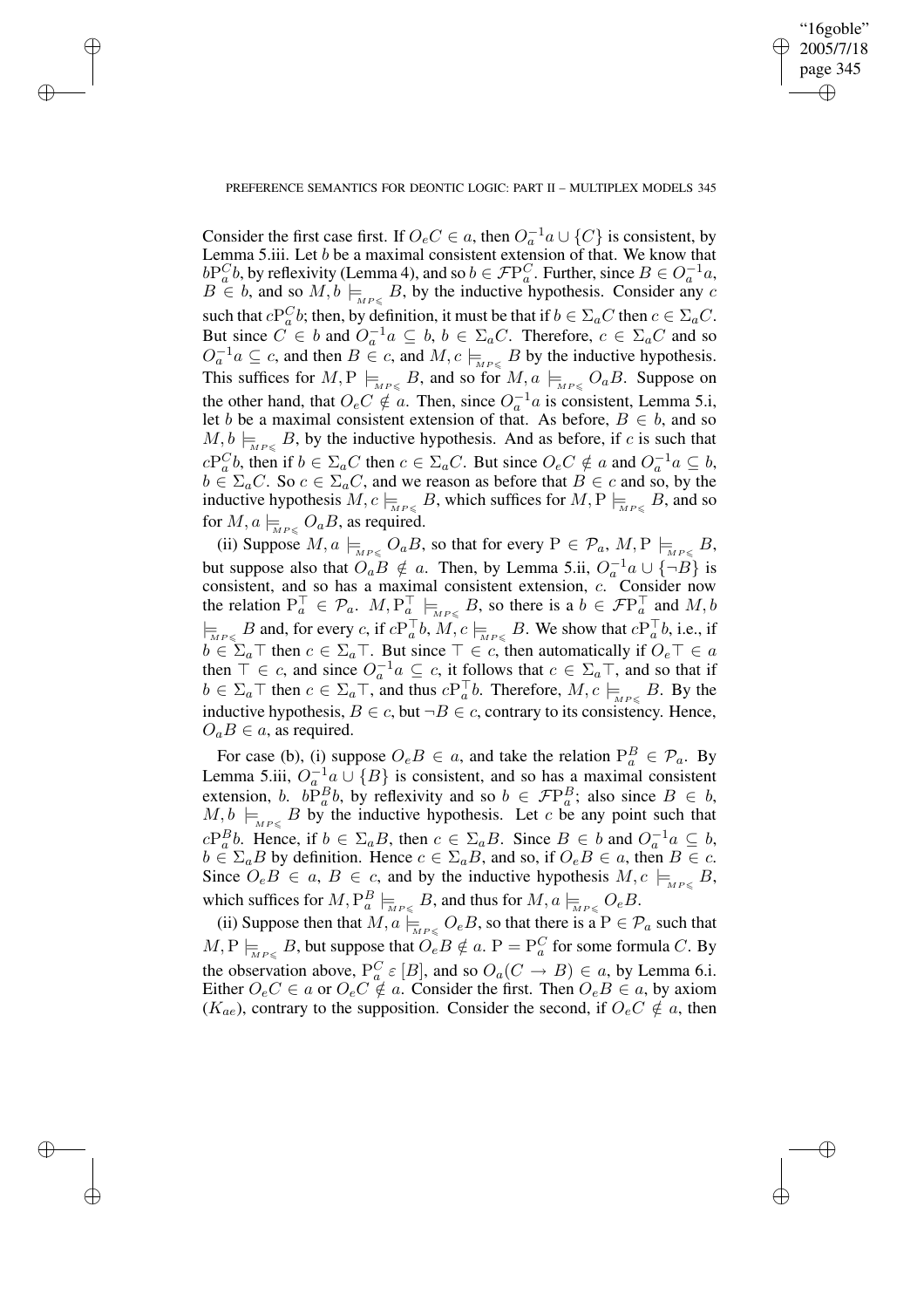✐

346 LOU GOBLE

 $O_a B \in a$ , by Lemma 6.ii, and so  $O_e B \in a$ , by  $(O_a O_e)$ , again contrary to the supposition. Hence  $O_eB \in a$ , as required.

For case (c), (i) suppose  $B \leq C \in a$ , and suppose a  $P \in \mathcal{P}_a$  such that  $M, P \models_{MP \leq B} B$ .  $P = P_a^D$  for some D, and by the observation above,  $P_a^D \varepsilon [B]$ , whence by Lemma 6.i,  $D \leq B \in a$ , and thus  $D \leq C \in a$ , by transitivity. Let  $Q = P_a^C$ . Either  $O_e C \in a$  or  $O_e C \notin a$ . The second is not a possible case, however, for if  $O_eC \notin a$ , then  $O_eD \notin a$ , by axiom ( $\leq O_e$ ), whence  $O_a B \in a$ , by Lemma 6.ii, and then  $O_e B \in a$ , axiom  $(O_a O_e)$ , and so  $O_eC \in a$ , by  $(\leq O_e)$ , a contradiction. Therefore,  $O_eC \in a$ , and so  $O_a^{-1}$  $\alpha \cup \{C\}$  is consistent, Lemma 5.iii; let c be a maximal consistent extension of that. As above,  $c \in \Sigma_a C$ . Consider any d such that  $dP_a^C c$ . Since  $c \in \Sigma_a C$ ,  $d \in \Sigma_a C$ . Hence if  $O_e C \in a$ , then  $C \in d$ . Thus  $C \in d$ , and  $M, d \models_{\overline{MP} \leqslant} C$ , by the inductive hypothesis. This suffices for  $M, P_a^C \models_{\overline{MP} \leqslant} C$ . We now show that  $P_a^D \leq a P_a^C$ , that is, for any E such that  $P_a^D \in \Psi_a E$ , there is an F such that  $P_a^C \in \Psi_a F$  and  $E \leq F \in a$ . Suppose such an E; i.e., for all G, if  $P_a^D \varepsilon [G]$  then  $E \le G \in a$ . Hence,  $E \le B \in a$  and so  $E \le C \in a$ .  $P_a^C \in \Psi_a C$ , for given any H such that  $P_a^C \in [H]$  we have  $C \le H \in a$ , by Lemma 6.i. Therefore, there is an F that  $P_a^C \varepsilon [F]$  and  $E \le F \in a$ , which suffices for  $\mathrm{P}^D_a \leq_a \mathrm{P}^C_a$ . And that completes the case for  $M, a \models_{\overline{M}P\leqslant} B \leq C$ .

For the converse (ii), suppose  $M, a \models_{\tiny{MP \leqslant}} B \leq C$ . Either  $O_eB \in a$  or  $O_eB \notin a$ . In the latter case,  $\neg O_eB \in a$ , and so  $B \leq C \in a$  by axiom (¬ $O_e$  ≤), and we are done. Suppose then that  $O_eB \in a$ . Then  $O_a^{-1}a \cup \{B\}$ is consistent, Lemma 5.iii. Let  $b$  be a maximal consistent extension of that. Suppose for *reductio* that  $B \leq C \notin a$ . Consider the relation  $P_a^B \in \mathcal{P}_a$ . By general reflexivity  $bP_a^B b$ , hence  $b \in \mathcal{F}P_a^B$ . Also, since  $B \in b$ ,  $\overline{M}, b \models_{\overline{MP \leqslant}} B$ , by the inductive hypothesis. Consider any c such that  $cP_a^B b$ ; then if  $b \in \Sigma_a B$ then  $c \in \Sigma_a B$ . As above,  $b \in \Sigma_a B$  (since  $B \in b$  and  $O_a^{-1}a \subseteq b$ ), so  $c \in \Sigma_a B$ , which means that if  $O_e B \in a$  then  $B \in c$ . So  $B \in c$ , and by the inductive hypothesis,  $M, c \models_{\overline{MP \leqslant}} B$ . This suffices for  $M, P_a^B \models_{\overline{MP \leqslant}} B$  and so, by the observation above,  $P_a^B \varepsilon [B]$ . Since  $M$ ,  $a \models_{\overline{M}P\leq} B \leq C$ , there is a  $Q \in \mathcal{P}_a$  such that  $M, Q \models_{\overline{M}P \leqslant} C$  and  $P_a^B \leqslant_a Q$ .  $Q = P_a^D$ , for some D. Since  $M, P_a^D \models_{\text{MP} \leqslant} C, P_a^D \in [C],$  by the observation above. Since  $P_a^B \leqslant_a P_a^D$ , for any E such that  $P_a^B \in \Psi_a E$  there is an F such that  $P_a^D \in \Psi_a F$  and  $E \leq F \in a$ .  $P_a^B \in \Psi_a B$ , since for any  $G$  if  $P_a^B \in [G]$ ,  $B \leq G \in a$ , by Lemma 6.i. Hence there is an F such that  $P_a^D \in \Psi_a F$  and  $B \leq F \in a$ . For such an F, for every H such that  $P_a^D \varepsilon[H]$ ,  $F \le H \in a$ . Hence  $F \le C \in a$ . So  $B \le C \in \mathfrak{a}$ , by ( $\le$ -trans), contrary to the assumption above. Therefore,  $B \le C \in \mathfrak{a}$ , as required to complete the lemma.

✐

✐

✐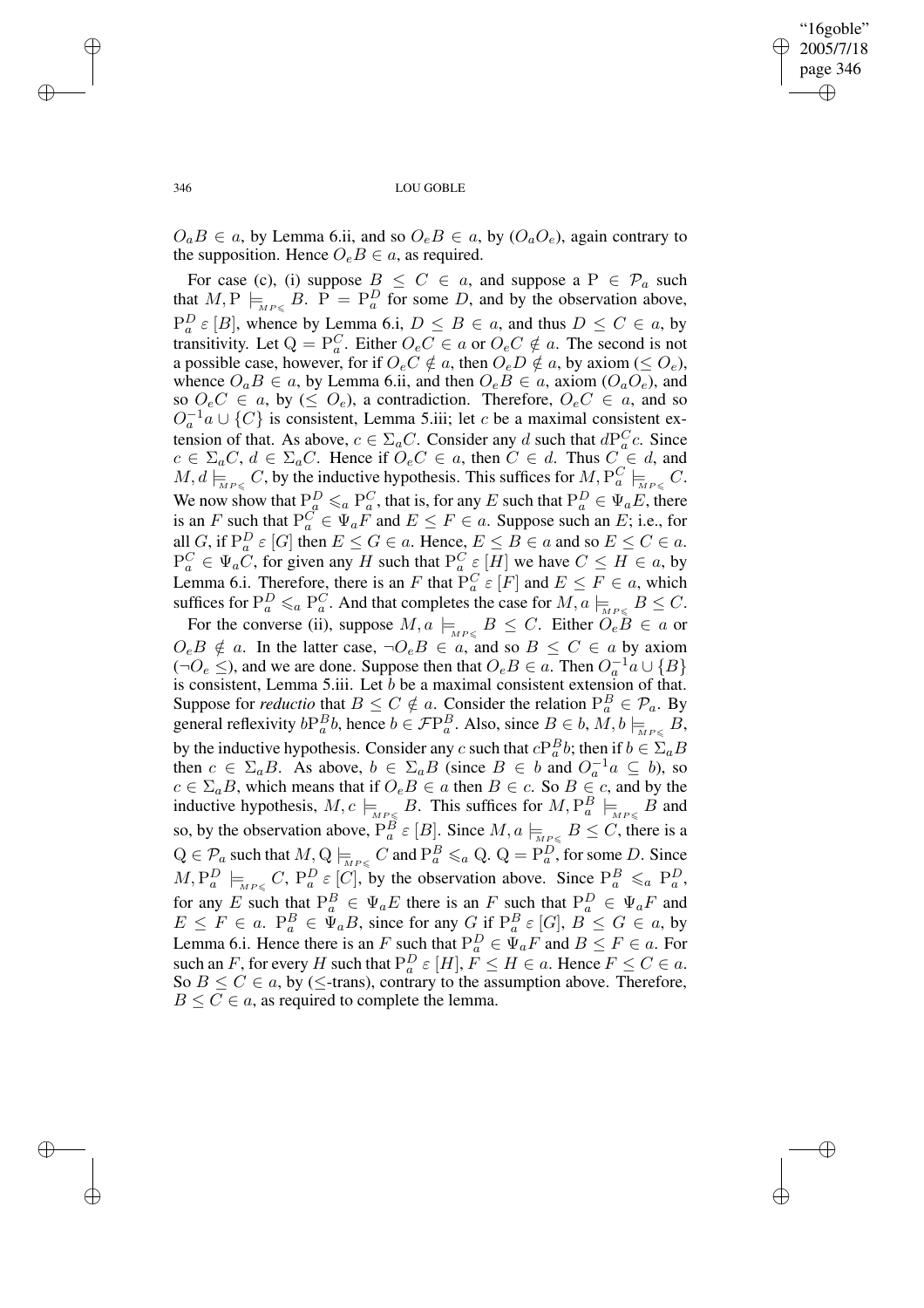✐

### PREFERENCE SEMANTICS FOR DEONTIC LOGIC: PART II – MULTIPLEX MODELS 347

Theorem 3 now follows from Lemmas 4 and 7 in the usual way. Suppose a formula A is not provable in  $SDL_aP_e \leq$ , then  $\{\neg A\}$  is consistent and so has a maximal consistent extension, a. Since, by consistency,  $A \notin \alpha$ , it is not the case that  $M, a \models A$ , by Lemma 7, and thus there is a model on a standard  $MP \leq$ -frame on which A does not hold, Lemma 4. By contraposition, if A is valid on all standard MP $\leq$ -frames, A must be provable in  $SDL_aP_e \leq$ . Notice that by suppressing all reference to  $\leq$  in the canonical model M and to formulas  $A \leq B$  the proof of Theorem 3 would provide a completeness proof for  $SDL_aP_e$  (Theorem 1).

It also follows that  $SDL_aP_e\leq$  is a conservative extension of  $SDL_aP_e$  $(SDL<sub>a</sub>P<sub>e</sub> \leq c$  too) since if A is a formula of  $L<sub>ae</sub> \leq t$  that contains no occurrences of  $\leq$  (and thus would be a formula of  $L_{ae}$ ) if A is not provable in  $SDL<sub>a</sub>P<sub>e</sub>$ , by completeness for that system, there is a model  $M = \langle F, v \rangle$  on a multiple preference frame  $F = \langle W, \mathcal{P} \rangle$  such that A does not hold on M. Take the model  $M^* = \langle F^*, v \rangle$  on the MP≤-frame  $F^* = \langle W, \mathcal{P}, \leq \rangle$ , where W and P are the same as for F, and  $\leq$  assigns each  $a \in W$  the universal relation on  $\mathcal{P}_a$ . It is a small matter to show that any formula B that contains no occurrences of  $\leq$  and any  $a \in W$ ,  $M$ ,  $a \models_{\overline{M}P} B$  iff  $M^*$ ,  $a \models_{\overline{M}P} B$ . Hence, the formula A that was not provable in  $SDL_aP_e$  does not hold on  $M^*$ , and so, by the soundness of  $SDL_aP_e \leq A$  is not provable in  $SDL_aP_e \leq A$ . (In a similar vein,  $SDL_aP_e\leq$  is a conservative extension of the fragment  $P_e$  itself, which is  $P$  of [3].)

Finally, we end this subsection by noting, without proof, that  $SDL_aP_e \leq$ has the finite model property, and so is decidable. Although common filtration methods do not lend themselves easily to proving this, nevertheless, the result is not difficult to establish using the method of 'mini-canonical models' of Hughes and Cresswell [4], p. 146, wherein one constructs a finite model that will falsify any non-theorem  $A$  from the composition of  $A$ itself. The argument then recapitualates the proof of Theorem 3.  $SDL_aP_e \leq$ is therefore sound and complete with respect to the class of finite standard  $MP \leq$ -frames. This suffices to establish the finite model property for the system, and thus its decidability. The same holds for  $SDL_aP_e$  (and  $P_e$ , i.e., P).

# 2.2. *More General Multiplex Models*

✐

✐

✐

✐

In this subsection we consider  $MP \leq$ -frames that are not required to be standard but allow assigned preference relations  $P \in \mathcal{P}_a$  that are not connected, and even not reflexive or transitive. (The latter turn out not to affect the resulting logic.) The logic determined by this broader class of models, which I call  $P_aP_e\leq$ , extends  $P_aP_e$  of Section 1 with these principles for  $\leq$ :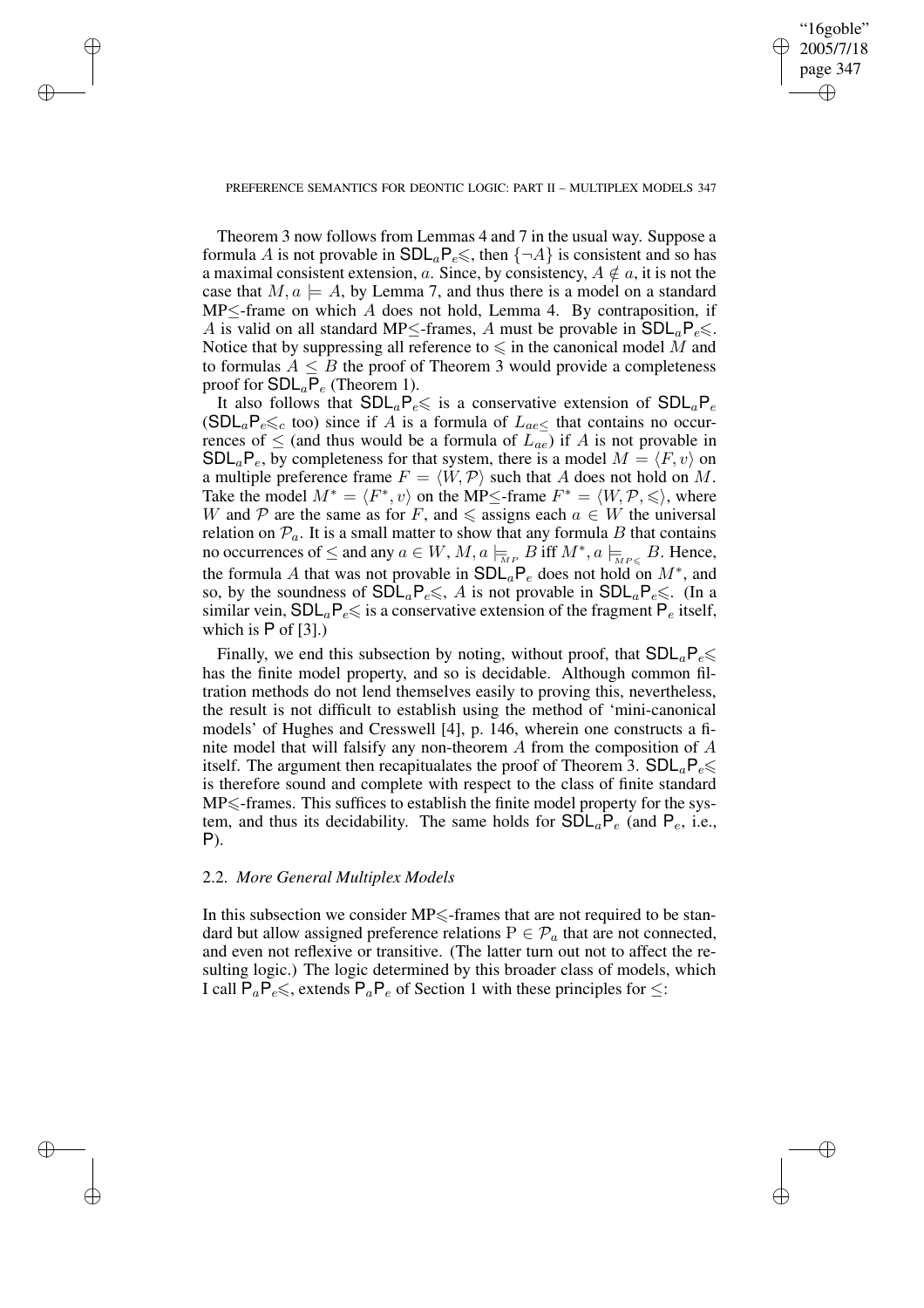"16goble" 2005/7/18 page 348 ✐ ✐

✐

✐

348 LOU GOBLE

$$
(\neg O_e \leq) \neg O_e A \rightarrow (A \leq B)
$$
  
\n
$$
(\leq O_e) \quad (A \leq B) \rightarrow (O_e A \rightarrow O_e B)
$$
  
\n
$$
(\leq
$$
-trans) 
$$
((A \leq B) \land (B \leq C)) \rightarrow (A \leq C)
$$
  
\n
$$
(R \leq) \quad \text{If } \vdash A \rightarrow B \text{, then } \vdash A \leq B
$$

as given above, together with

 $(O_a \leq)'$   $O_aA \to B \leq A$ 

in place of ( $O_a \leq$ ) of  $SDL_aP_e \leq$ , which is no longer valid. (Note that (R $\leq$ ) must now be postulated separately, as it is no longer derivable from the other postulates. ( $\leq$ -reflex),  $A \leq A$ , is of course derivable given that rule. If all relations  $\leq_a$  are connected, then (≤-connex), ( $A \leq B$ )  $\vee$  ( $B \leq A$ ), is valid; call the system with that  $P_aP_e \leq c$ .

*Theorem* 8:  $P_aP_e \leq$  *is sound and complete with respect to the class of all*  $MP \leq$ -frames (or the class of all reflexive or transitive  $MP \leq$ -frames). (Like*wise*  $P_a P_e \leq_c$  *and such*  $\leq$ *-connected MP* $\leq$ *-frames.*)

*Proof*: Soundness as usual. To prove completeness is rather like Theorem 12 of [3] but somewhat more complicated in order to take both  $O<sub>a</sub>$  and  $\leq$ into account. We begin by taking a detour through a secondary semantics in which  $P_aP_e \le$  will be treated as a more conventional bi-modal logic, with its two monadic deontic operators evaluated in the same way but with respect to separate classes of relations. The binary operator  $\leq$  will continue to be interpreted much as before.

To this end, consider a 2MP  $\leq$ -frame  $F = \langle W, \mathcal{P}^a, \mathcal{P}^e, \leq \rangle$  with W as usual and each of  $\mathcal{P}^a$  and  $\mathcal{P}^e$  assigning each  $a \in W$  a non-empty set,  $\mathcal{P}^a_a$ and  $\mathcal{P}_a^e$  respectively, of binary relations on W, just as in the ordinary multiple preference semantics, subject to the requirement that  $\mathcal{P}_a^a \subseteq \mathcal{P}_a^e$ . Relations in  $\mathcal{P}_a^e$  may be unconstrained, or reflexive, transitive, or standard. As before,  $\leq$ assigns each  $a \in W$  a reflexive, transitive relation,  $\leq_a$ , on  $\mathcal{P}^e_a$ , subject to the further frame condition that if  $P \in \mathcal{P}_a^e$  and  $Q \in \mathcal{P}_a^a$  then  $P \leq a \ Q$ . Models on such frames evaluate formulas as expected, with:

 $M, a \models_{\exists MP \leqslant} O_aA$  iff there is a  $P \in \mathcal{P}_a^a$  such that  $M, P \models_{\exists MP \leqslant} A;$  $M, a \models_{\exists MP \leqslant} O_eA$  iff there is a  $P \in \mathcal{P}_a^e$  such that  $M, P \models_{\exists MP \leqslant} A;$  $M$ ,  $a \models_{\mathbb{Z}_{MP \leqslant}} A \leq B$  iff for all  $P \in \mathcal{P}_a^e$  if  $M, P \models_{\mathbb{Z}_{MP \leqslant}} A$ , then there is a  $Q \in \mathcal{P}_a^e$  such that  $M, Q \models_{\exists M P \leqslant B} B$  and  $P \leqslant_a Q$ .

*Lemma* 9:  $P_aP_e \leq$  *is sound and complete with respect to all such 2MP* $\leq$ *frames, and with respect to all that are reflexive, transitive or standard (for* all relations in  $\mathcal{P}_a^e$ ). (Similarly for  $\mathsf{P}_a\mathsf{P}_e\leqslant_c$  and all such  $\leqslant$  -connected 2MP $\leqslant$ *frames.)*

✐

✐

✐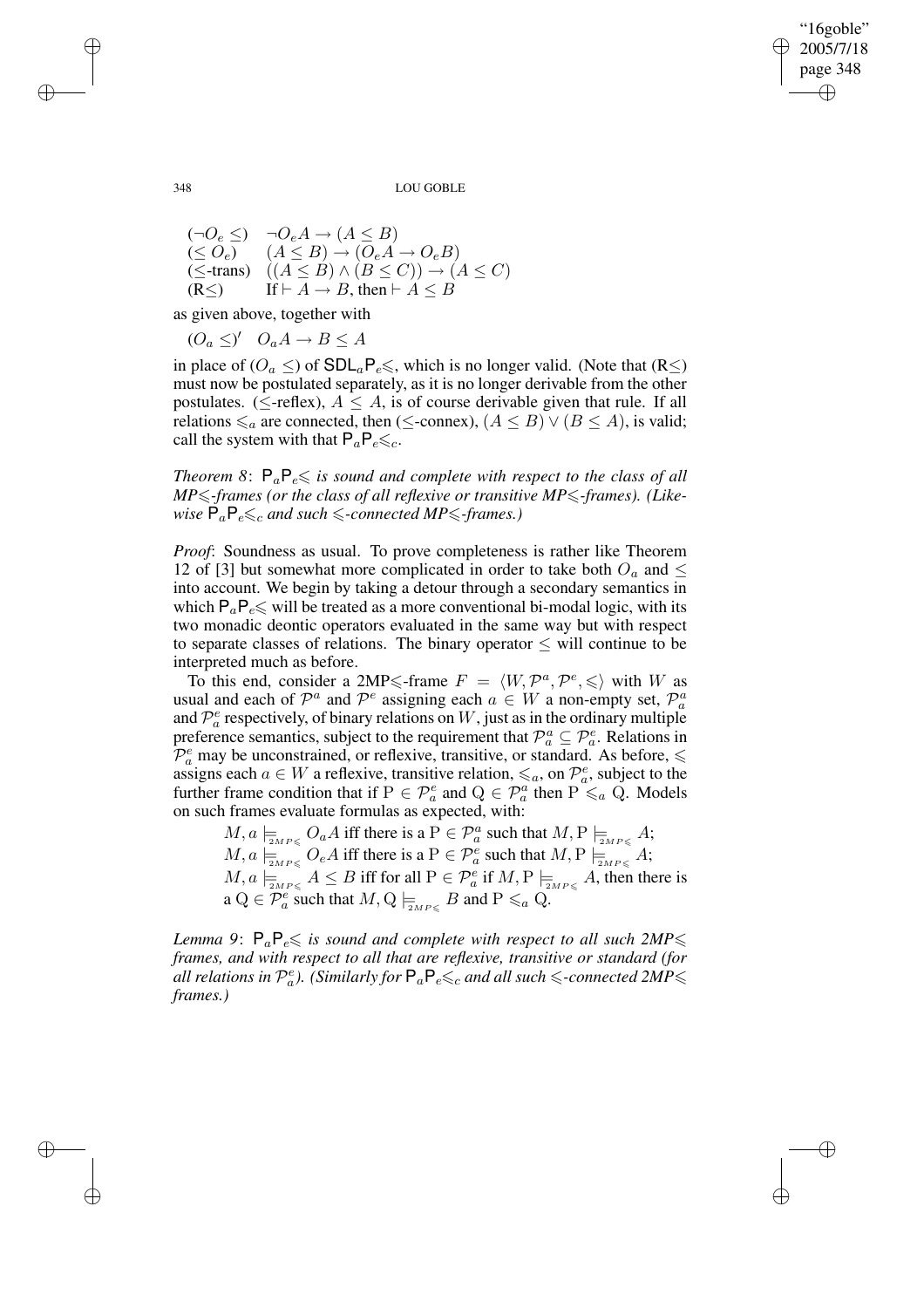✐

#### PREFERENCE SEMANTICS FOR DEONTIC LOGIC: PART II – MULTIPLEX MODELS 349

*Proof*: Soundness as usual. For completeness, define a canonical model thus: Let  $\tilde{F} = \langle W, \mathcal{P}^a, \mathcal{P}^e, \leqslant \rangle$  with W the set of all maximal consistent extensions of  $\mathsf{P}_a \mathsf{P}_e \leq \overline{\ }$ . For  $\mathcal{P}^a$  and  $\mathcal{P}^e$ , first define, for each formula  $A \in L_{ae \leq}$  and each  $a \in W$ , the binary relations

$$
{}^{a}P_{a}^{A} = \{ \langle b, c \rangle : \text{ Either } O_a A \notin a \text{ or } A \in b \text{ or } A \notin c \}
$$
  

$$
{}^{e}P_{a}^{A} = \{ \langle b, c \rangle : \text{ Either } O_e A \notin a \text{ or } A \in b \text{ or } A \notin c \}
$$

and let

✐

✐

✐

✐

$$
\mathcal{P}_a^a = \{ \mathbf{P} : \exists A(\mathbf{P} = {}^a \mathbf{P}_a^A) \}
$$

$$
\mathcal{P}_a^{e*} = \{ \mathbf{P} : \exists A(\mathbf{P} = {}^e \mathbf{P}_a^A) \}
$$

and then

$$
\mathcal{P}_a^e = \mathcal{P}_a^{e*} \cup \mathcal{P}_a^a
$$

 $\mathcal{P}^a$  and  $\mathcal{P}^e$  assign each  $a \in W$  the sets  $\mathcal{P}^a_a$  and  $\mathcal{P}^e_a$  respectively. Define  $\leq$ just as for Theorem 3, with the same definitions of  $\Psi_a$  and  $\leq_a$  for all pairs of relations in  $\mathcal{P}_a^e$ . Let  $M = \langle F, v \rangle$  with  $v(p) = \{a \in W : p \in a\}$  as usual. Before establishing that M really is a model on a  $2MP \leq$ -frame and that it is canonical, it is helpful to have two sublemmas.

*Sublemma A*: *For all formulas A and B, (i) if*  ${}^aP_a^A \varepsilon$  [B] *then*  $\vdash$  *A*  $\rightarrow$  *B*; *(ii) if*  ${}^eP_a^A \in [B]$  *then*  $\vdash A \to B$ ; *(iii) if*  ${}^aP_a^A \in [B]$  *and*  $O_aA \notin a$  *then*  $\vdash B$ ;  $(iv)$  *if*  ${}^e\mathrm{P}_a^A \varepsilon [B]$  and  $O_eA \notin a$  then  $\vdash B$ .  $(v)$   ${}^a\mathrm{P}_a^A \varepsilon [A]$  *iff*  $a \in [O_aA]$ ;  $(vi)$  ${}^e\mathbb{P}_a^A \varepsilon [A]$  *iff*  $a \in [O_eA]$ *.* 

*Proof*: This is the same as Lemma 9 of [3] for the two deontic operators. I repeat that proof here. For (i), suppose  ${}^aP_a^A \varepsilon [B]$ , so that there is a  $b \in$  $\mathcal{F}^a P_a^A$  and  $B \in b$  and for all c such that  $c^a P_a^A b$ ,  $B \in c$ . Suppose that  $\nvdash A \rightarrow$ B. Then  $\{A, \neg B\}$  is consistent and has a maximal consistent extension, c. Since  $A \in c$ ,  $c^a P_a^A b$ , and so  $B \in c$ , contrary to its consistency. (ii) for  ${}^e P_a^A$ is the same. For (iii), suppose  ${}^aP_a^A \varepsilon [B]$  but that  $O_aA \notin a$ , and suppose  $\nvdash$  B. So  $\{\neg B\}$  is consistent and has a maximal consistent extension, c. Since  $O_a A \notin a$ , automatically  $c^a P_a^A b$ , for the given b. So  $B \in c$ , contrary to its consistency. (iv) for  ${}^eP_a^A$  and  $O_eA$  is the same. For (v), (a) Suppose  ${}^aP_a^A \varepsilon[A]$ , but that  $a \notin [O_aA]$ , i.e.,  $O_aA \notin a$ . Then, by (iii),  $\vdash A$ , so  $\vdash \overset{\circ}{O}_aA$  by  $(RN_a)$  and  $\overset{\circ}{O}_aA \in a$ , a contradiction. (b) Suppose then  $O_aA \in a$ .  ${A}$  is consistent (else  $\vdash A \to \bot$ , and then by  $(RM_a) \vdash O_aA \to O_a\bot$ , and so  $O_a \perp \in a$ , but since by  $(P_a) \vdash \neg O_a \perp, \neg O_a \perp \in a$ , contrary to its consistency). Thus  $\{A\}$  has a maximal consistent extension, b.  $A \in b$ , hence  $b^a P_a^A b$  and  $b \in \mathcal{F}^a P_a^A$ . Obviously,  $b \in [A]$ . Suppose any c such that  $c^a P_a^A b$ . Either  $O_a A \notin a$  or  $A \notin b$  or  $A \in c$ . The first two are ruled out,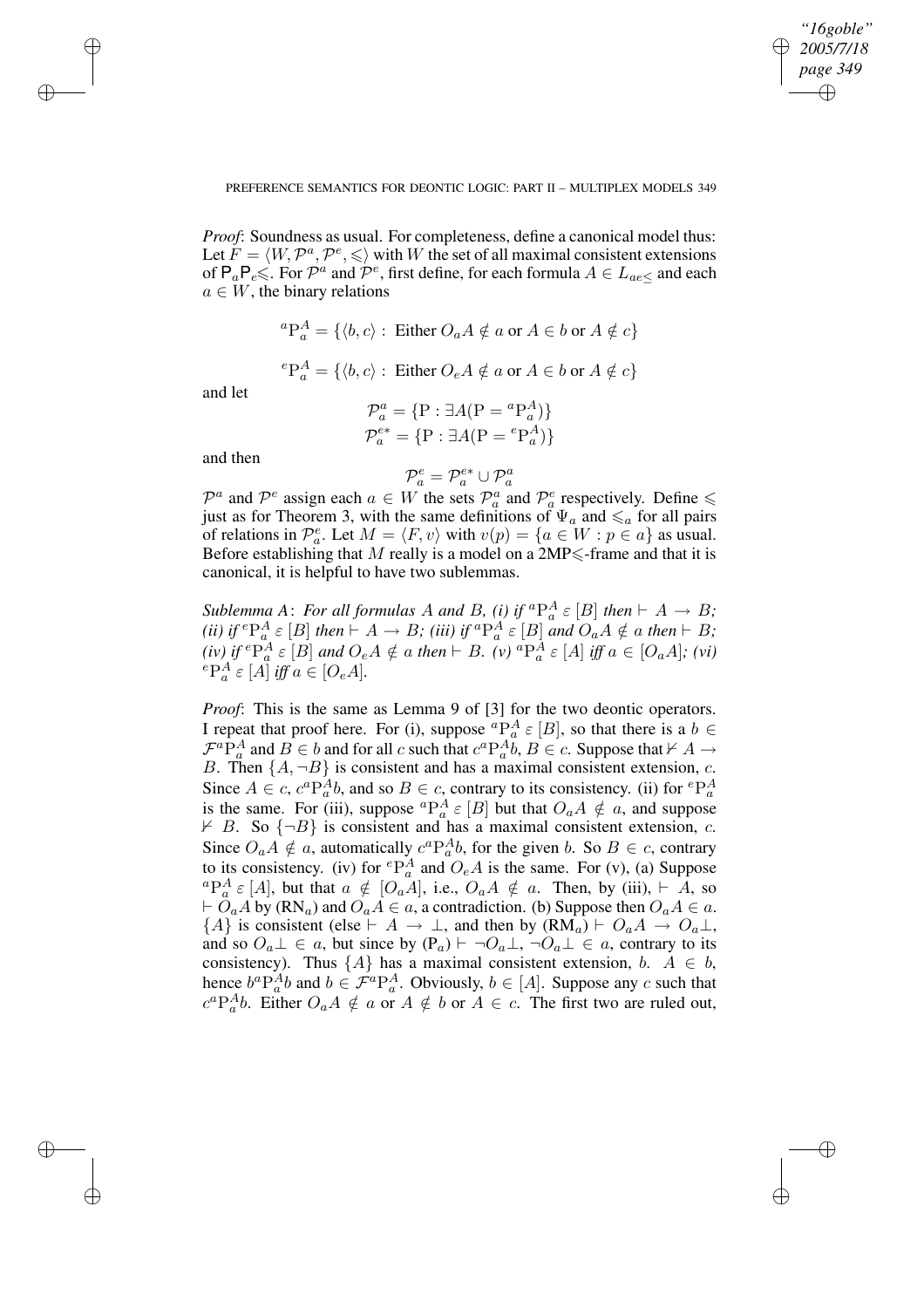✐

#### 350 LOU GOBLE

leaving the third, which suffices for  ${}^aP_a^A \varepsilon[A]$ . (vi) for  ${}^eP_a^A$  and  $O_eA$  is the same.

*Sublemma B*: *For any A*, *(i)*  ${}^aP_a^A \in \Psi_aA$ ; *(ii)*  ${}^eP_a^A \in \Psi_aA$ ; *(iii) If*  ${}^aP_a^A \in$  $\mathcal{P}_a^a$  and  $O_aA \notin a$ , then  ${}^a\mathcal{P}_a^A \in \Psi_a\top$ ; *(iv)* if  ${}^e\mathcal{P}_a^A \in \mathcal{P}_a^e$  and  $O_eA \notin a$ , then  ${}^e\mathbf{P}_a^A \in \Psi_a\mathsf{T}$ .

These are immediate from Sublemma A, for suppose, for  $(i)$ , any  $B$  such that  ${}^aP_a^A \varepsilon [B]$ , then by Sublemma A.i,  $\vdash A \rightarrow B$ , so  $\vdash A \leq B$ , by rule (R $\leq$ ), whence  $A \leq B \in a$ , which suffices for  ${}^aP_a^A \in \Psi_a A$ . (ii) is the same. For (iii), suppose  ${}^aP_a^A \in \mathcal{P}_a^a$  and  $O_aA \notin a$ , and let B be any formula such that  ${}^aP_a^A \varepsilon [B]$ , so, by Sublemma A.ii,  $\vdash B$ , and so  $\vdash \top \rightarrow B$ , whence  $\vdash \top \leq B$ and  $\top \leq B \in a$ . That suffices for  ${}^aP_a^A \in \Psi_a \top$ . (iv) is the same.

# *Sublemma C*: M *is a model on a standard 2MP*6 *frame.*

*Proof*: That  $\mathcal{P}_a^a$  and  $\mathcal{P}_a^e$  are non-empty and that each relation in these sets is non-empty is obvious. That each relation in these sets is standard follows directly from the definitions. (Reflexivity figures in what follows, but not full standardness.) That  $\mathcal{P}_a^a \subseteq \mathcal{P}_a^e$  is trivial. That each  $\leq_a$  is reflexive and transitive is immediate from the definition and the presence of  $(\leq$ -reflex) and ( $\le$ -trans). Finally, to show that if  $P \in \mathcal{P}_a^e$  and  $\hat{Q} \in \mathcal{P}_a^a$  then  $P \leq a Q$ , suppose some B such that  $P \in \Psi_a B$ . There is an A that  $Q = {}^aP_a^A$ . By Sublemma B.i,  ${}^aP_a^A \in \Psi_a A$ . Either  $O_aA \in a$  or  $O_aA \notin a$ . In the first case,  $B \le A \in \mathfrak{a}$ , by axiom  $(O_a \le)'$ , and so there is a C such that  $Q \in \Psi_a C$  and  $B \le C \in a$ , which suffices for  $P \le a$ , Q. In the second case, if  $O_a A \notin a$ , then since  ${}^aP_a^A \in \mathcal{P}_a^a$ ,  ${}^aP_a^A \in \Psi \top$ , by Sublemma B.iii. Since  $\vdash B \to \top$ ,  $\vdash B \leq \top$ , so  $B \leq \top \in a$ , and again there is a C such that  $Q \in \Psi_a C$  and  $B \leq C \in \mathfrak{a}$ , which suffices for  $P \leq a Q$ .

*Sublemma D: For all A and all*  $a \in W$ ,  $A \in a$  *iff*  $M$ ,  $a \models_{\mathit{2MPS}} A$ .

*Proof*: As usual, by induction on A. The interesting cases are the deontic ones, (a) when  $A = O_a B$ , (b) when  $A = O_e B$ , and (c) when  $A = B \leq C$ . The arguments for (a) and (b) reprise the argument for Lemma 10 in [3] with Sublemma A in place of Lemma 9 there. Here is the argument for (a); (b) is similar. Suppose the sublemma holds for  $B$  and  $C$ .

(a.i) Suppose  $O_a B \in a$ . Then by Sublemma A.v,  ${}^aP_a^B \varepsilon [B]$ , i.e., there is a  $b \in \mathcal{F}^a P_a^B$  such that  $B \in b$  and for every  $c$  if  $c^a P_a^B b$  then  $B \in c$ , but, with the inductive hypothesis, this yields  $M, a \models_{\stackrel{\scriptstyle NP}{M}} O_aB$  directly since  ${}^aP_a^B \in \mathcal{P}_a^a$ . (a.ii) Suppose  $M, a \models_{MP} O_aB$ , i.e., there is a  $P \in \mathcal{P}_a^a$  and  $M, P \models_{MP} B$ .

✐

✐

✐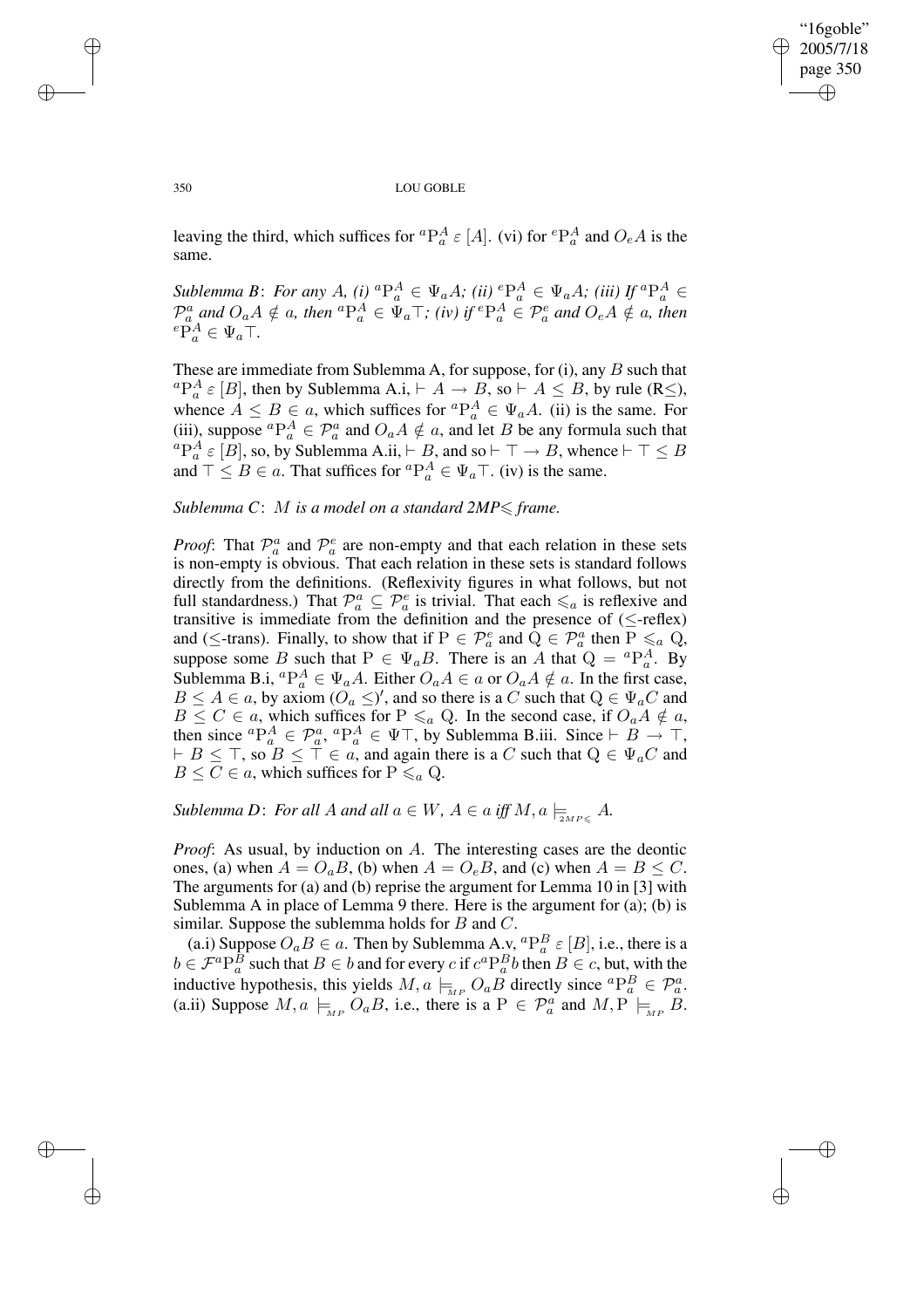✐

## PREFERENCE SEMANTICS FOR DEONTIC LOGIC: PART II – MULTIPLEX MODELS 351

 $P = {}^{a}P_{a}^{C}$  for some C. Since M,  ${}^{a}P_{a}^{C} \models_{MP} B$ , the inductive hypothesis yields  ${}^aP_a^C \varepsilon [B]$ , and so by Sublemma A.i,  $\vdash C \to B$ , whence, by  $(\mathbf{RM}_a)$  $\vdash O_aC \rightarrow O_aB$ . Suppose, however,  $O_aB \notin a$ . Then  $O_aC \notin a$ . But then, by Sublemma A.iii,  $\vdash B$ , in which case  $\vdash O_aB$ , by  $(\mathsf{RN}_a)$ , and so  $O_aB \in a$ , a contradiction. Therefore, if  $M$ ,  $a \models_{M} O_a B$ , then  $O_a B \in a$ .

The argument for case (c) is a reprise of the argument for this case under Lemma 7 above in Subsection 2.1, but with Sublemma A in place of Lemma 6. The reader can fill in the details.

The present Lemma 9 now follows in the usual way. As a corollary we have that  $P_aP_e\leq$  is sound and complete with respect to all  $2MP\leq$  frames that are (a) reflexive, (b) reflexive and transitive, (c) standard. These results apply *mutatis mutandis* to  $P_a P_e \leq_c$  since the relations  $\leq_a$  will be connected in the presence of (≤-connex).

We are now back in line to prove Theorem 8, that  $P_aP_e \leq (P_aP_e \leq_c)$  is complete with respect to the class of all original, non-bi-modal ( $\leq$ -connected)  $MP \leq$  frames. The argument proceeds from Lemma 9 much as Theorem 12 of [3] for the simple logic P followed from Theorem 7 there.<sup>5</sup>

Given a model  $M = \langle F, v \rangle$  on a 2MP $\leq$  frame  $F = \langle W, \mathcal{P}^a, \mathcal{P}^e, \leq \rangle$  in which, for every  $a \in W$ , every relation in  $P \in \mathcal{P}_a^e$  is reflexive on its field, let  $F^* = \langle W^*, \mathcal{P}^*, \leq \rangle$ , be defined thus: Let each relation  $P \subseteq W \times W$  bear a distinct index i and let I be the set of these indexes. Let  $W^* = \{ \langle a, i \rangle : a \in$ W and  $i \in I$ . For each relation  $P^j \subseteq W \times W$  let

$$
P^{\times j} = \{ \langle b^*, c^* \rangle : \text{there are } b, c \in W \text{ such that } b^* = \langle b, j \rangle \& c^* = \langle c, j \rangle \& bP^j c \}
$$

(We note that that if  $j \neq k$ , then  $P^{\times j}$  and  $P^{\times k}$  are disjoint, and that if  $b^* \in \mathcal{F} \mathcal{P}^{\times j}$  then  $b^* = \langle b, j \rangle$ , for some  $b \in W$ .)

For each  $\langle a, i \rangle \in W^*$ , let

$$
\Omega_{\langle a,i\rangle} = \bigcup \{ \mathbf{P}^{\times j} : \mathbf{P}^j \in \mathcal{P}_a^a \}
$$

and let

✐

✐

✐

✐

$$
\mathrm{P}_{\langle a,i\rangle}^{*j}=\mathrm{P}^{\times j}\cup\ \Omega_{\langle a,i\rangle}
$$

then

$$
\mathcal{P}_{\langle a,i\rangle}^* = \{\mathbf{P}^* : \exists j \in I (\mathbf{P}^* = \mathbf{P}_{\langle a,i\rangle}^{*j} \mathbf{\&} \mathbf{P}^j \in \mathcal{P}_a^e)\}\
$$

 $\mathcal{P}^*$  of  $F^*$  assigns  $\mathcal{P}^*_{\langle a,i\rangle}$  to  $\langle a,i\rangle$ .

 $5$  The proof for this result that was briefly described in [2] p. 131 contained an error in its definition of relations corresponding to  $\leq \check{\zeta}_{(a,i)}$  below; that is repaired here.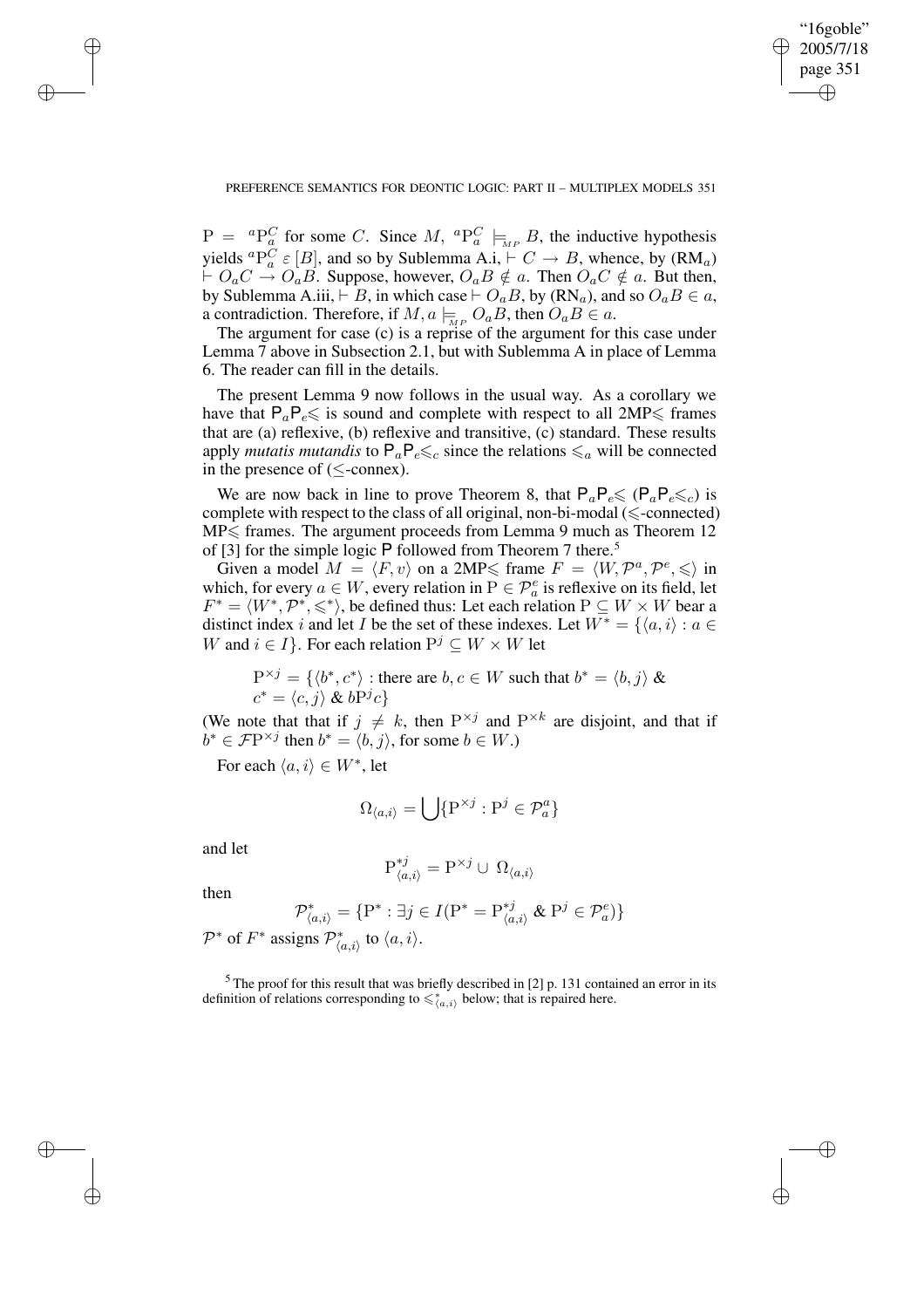"16goble" 2005/7/18 page 352 ✐ ✐

✐

✐

352 LOU GOBLE

Next, for all  $P^*, Q^* \in \mathcal{P}^*_{\langle a,i\rangle}$ , let

$$
P^* \leqslant^*_{\langle a,i\rangle} Q^* \text{ iff } \forall j \in I \text{ (if } P^* = P^{*j}_{\langle a,i\rangle} \text{ then } \exists k \in I \text{ } (Q^* = P^{*k}_{\langle a,i\rangle} \text{ and } P^j \leqslant_a P^k))
$$

 $\leq$ \* of  $F^*$  assigns  $\leq \nmid_{\langle a,i \rangle}$  to  $\langle a,i \rangle$ . Finally, let  $M^* = \langle F^*, v^* \rangle$  where

$$
v^*(p) = \{ \langle a, i \rangle : a \in v(p) \& i \in I \}
$$

*Lemma 10*: M<sup>∗</sup> *is a model on a reflexive MP*6*-frame (and if* F *is transitive, then* so is  $F^*$  and if  $F$  is  $\leq$ -connected, then so is  $F^*$ ).

*Proof*: That each  $\mathcal{P}_{(a,i)}^*$  is non-empty follows from  $\mathcal{P}_a^e$  being non-empty, and that each  $P_{\ell q}^{*j}$  $\chi_{\langle a,i\rangle}^{*j}$  ∈  $\mathcal{P}_{\langle a,i\rangle}^{*}$  is non-empty likewise follows from the nonemptiness of the  $P^j \in \mathcal{P}_a^e$ . That each  $\leq \check{\zeta}_{(a,i)}$  is reflexive and transitive follows from the definition and the same properties of  $\leq a$ . (Further, for  $P_aP_e\leq_c$ , if  $\leq_a$  is connected then so too is  $\leq \binom{*}{\langle a,i \rangle}$ .

Lemma 11: For all formulas A, for all  $a \in W$  and  $i \in I$ ,  $M, a \models_{_{\scriptscriptstyle\mathcal{M} P \leqslant}} A$  iff  $M^*,\langle a,i\rangle \models_{\overline{MP}\leqslant} A$ 

*Proof*: As usual, by induction on A. We consider the cases (a)  $A = O_a B$ , (b)  $A = O_e B$ , and (c)  $A = B \le C$ , supposing the lemma to hold for B and C, for any  $a \in W$  and  $i \in I$ . It expedites these to have

*Sublemma E*: *Under the inductive hypothesis, given*  $\langle a, i \rangle \in W^*$ , *for any* j ∈ *I*,  $M^*, P_{lq}^{*j}$  $\bigcup_{\langle a,i \rangle}^{*,j} \models_{_{MF \leqslant}} B \text{ iff } M, P^j \models_{_{2MP \leqslant}} B \text{ or there is a } k \in I \text{ such that}$  $P^k \in \mathcal{P}_a^a$  and  $M, P^k \models_{\mathbb{P}^{M}P \leqslant} B$ .

*Proof*: Given  $\langle a, i \rangle \in W^*$ , (i) suppose  $M^*, P_{\langle a \rangle}^{*j}$  $\bigcup_{\langle a,i\rangle}^{*j} \models_{\text{MPs}} B$ , so that there is a  $b^* \in \mathcal{F} \mathrm{P}^{*j}_{\iota_a}$ <sup>\**j*</sup> such that  $M^*$ ,  $b^*$   $\models$ <sub>MP≤</sub> B and for all  $c^*$  such that  $c^*P_{(a)}^{*j}$  $_{\langle a,i\rangle}^{\ast j}b^{\ast},$  $M^*, c^* \models_{\overline{MP\leqslant}} B$ . Since  $b^* \in \mathcal{F}\mathrm{P}^{*j}_{\langle a \rangle}$  $\langle A, i \rangle$ , either  $b^*$  ∈  $\mathcal{F}$ P<sup>×j</sup> or  $b^*$  ∈  $\mathcal{F}$ Ω $\langle a, i \rangle$ . In the first case,  $b^* = \langle b, j \rangle$  and  $b \in \mathcal{F}P^j$ . Also  $M, b \models_{2_{MP \leqslant}} B$  by the inductive hypothesis. Consider any c such that  $cP^{j}b$ .  $\langle c, j \rangle P^{\times j} \langle b, j \rangle$ , and so  $\langle c, j \rangle \mathcal{P}_{\ell_a}^{*j}$  $\langle h, i \rangle_{\langle a,i \rangle} \langle b, j \rangle$  in which case  $M^*, \langle c, j \rangle \models_{\text{MPs}} B$ , and then  $M, c \models_{\text{MPs}} B$ 

✐

✐

✐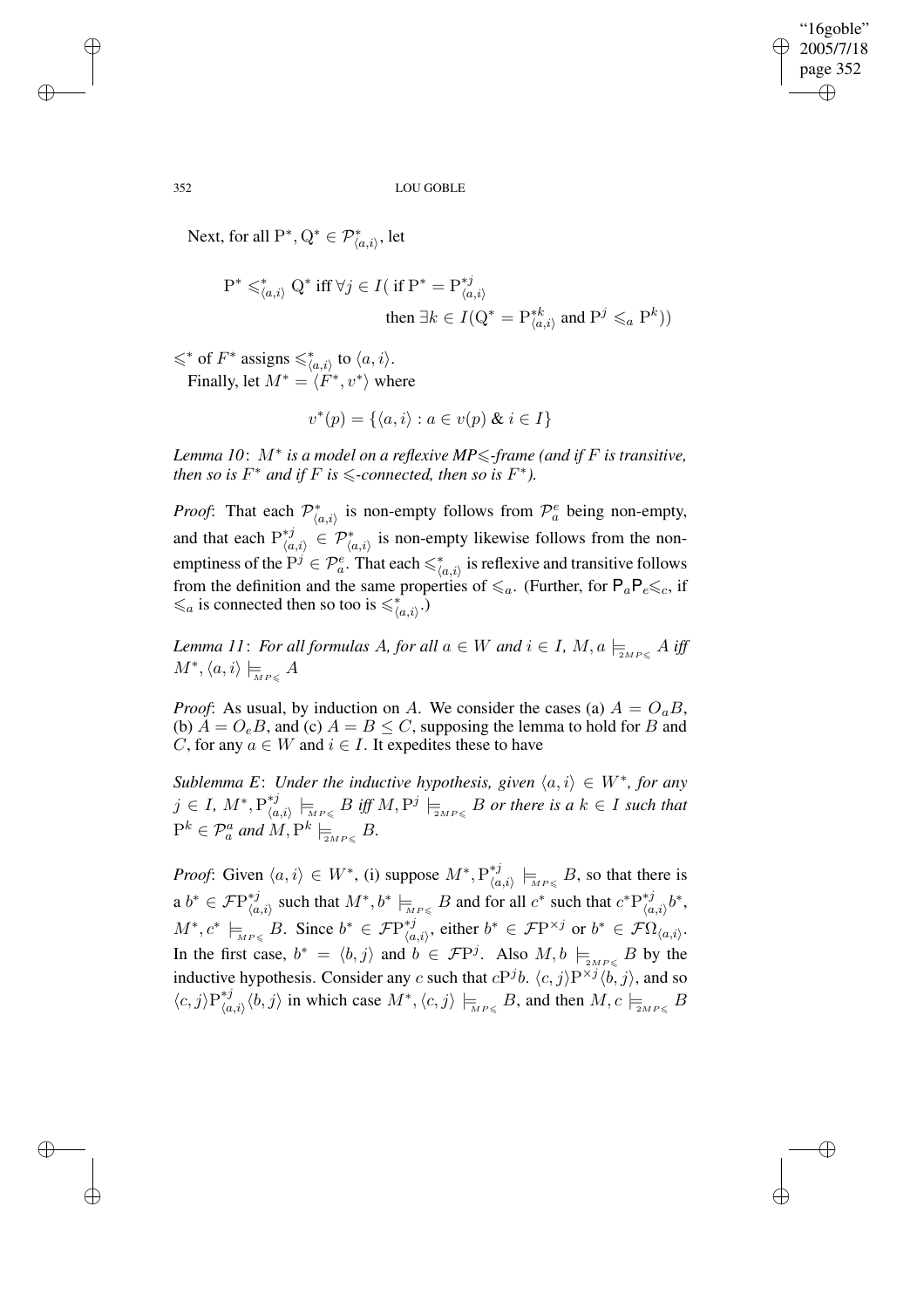✐

# PREFERENCE SEMANTICS FOR DEONTIC LOGIC: PART II – MULTIPLEX MODELS 353

✐

✐

✐

✐

by the inductive hypothesis, which suffices for  $M$ ,  $P^j \models_{\mathbb{Z}_{MP \leqslant B} B} B$ . If, on the other hand,  $b^* \in \mathcal{F}\Omega_{\langle a,i\rangle}$ , then there is a  $k \in I$  such that  $P^k \in \mathcal{P}^a_a$  and  $b^* \in$  $\mathcal{F}P^{\times k}$ . In that case,  $b^* = \langle b, k \rangle$  and  $b \in \mathcal{F}P^k$ . Moreover,  $M, b \models_{\exists M P \leq B} B$  by the inductive hypothesis. Consider any c such that  $cP^kb$ .  $\langle c, k \rangle P^{\times k} \langle b, k \rangle$  so  $\langle c, k \rangle \Omega_{\langle a,i \rangle} \langle b, k \rangle$  and then  $\langle c, k \rangle P_{\langle a}^{*j}$  $\langle A, i \rangle \langle b, k \rangle$ , whence  $M^*$ ,  $\langle c, k \rangle \models_{\overline{M}P\leqslant} B$ . So,  $M, c \models_{\text{2MPS}} B$  by the inductive hypothesis. That suffices for  $M, P^k \models_{\text{2MPS}} B$ . Therefore, under either case, either  $M$ ,  $P^j \models_{\mathbb{Z}_{MP\leqslant}} B$  or there is a  $k \in I$  such that  $\mathrm{P}^k\in \mathcal{P}^a_a$  and  $M,\mathrm{P}^k\models_{\overline{\scriptscriptstyle \supseteq} M P^\leqslant} B.$ 

For the converse, (ii) suppose  $M$ ,  $P^j \models_{\mathbb{Z}MP \leq \mathbb{Z}} B$  or there is a  $k \in I$  such that  $P^k \in \mathcal{P}_a^a$  and  $M, P^k \models_{\text{2MPS}} B$ . In the first case, there is a  $b \in \mathcal{F}P^j$  such that  $M, b \models_{\exists_{MP} \leqslant} B$  and for all c that  $cP^j b$ ,  $M, c \models_{\exists_{MP} \leqslant} B$ .  $bP^j b$ , so  $\langle b, j \rangle P^{\times j} \langle b, j \rangle$ and so  $\langle b, j \rangle P_{i,q}^{*j}$  $\langle a,i \rangle \langle b,j \rangle$  and  $\langle b,j \rangle \in \mathcal{F}P^{*j}_{\langle a \rangle}$  $\chi_{\langle a,i\rangle}^{*,j}$ . Further,  $M^*,\langle b,j\rangle \models_{\overline{M}P\leqslant} B$  by the inductive hypothesis. Consider any  $c^*$  such that  $c^*P_{\alpha}^{*j}$  $\langle a, i \rangle \langle b, j \rangle$ . Either  $c^*P^{\times j}\langle b, j\rangle$  or  $c^*\Omega_{\langle a, i\rangle}\langle b, j\rangle$ . In the first case,  $c^* = \langle c, j\rangle$  and  $cP^j b$ , and then  $M, c \models_{\text{MPS}} B$  and so  $M^*, \langle c, j \rangle \models_{\text{MPS}} B$  by the inductive hypothesis. If  $c^*\Omega_{\langle a,i\rangle}\langle b,j\rangle$ , there is a  $k \in I$  such that  $P^k \in \mathcal{P}_a^a$  and  $c^*P^{\times k}\langle b,j\rangle$ , but then  $k = j$ , and so  $c^* P^{\times j} \langle b, j \rangle$ ; also  $c^* = \langle c, j \rangle$ , so  $\langle c, j \rangle P^{\times j} \langle b, j \rangle$ . Hence, as before,  $cP^j b$ , and then  $M, c \models_{\overline{\Delta}MP \leqslant} B$ , so  $M^*, \langle c, j \rangle \models_{\overline{MP} \leqslant} B$  by the inductive hypothesis. That suffices for  $M^*, P^{*j}_{\ell q}$  $\bigwedge_{\langle a,i \rangle}^{\ast} \models_{\textit{MP} \in B} B$ . For the second case, in which there is a  $k \in I$  such that  $P^k \in \mathcal{P}^a_a$  and  $M, P^k \models_{\exists M P \leq D} B$ , the argument is similar.

It also helps to know that, although in general  $P_{(a,i)}^{*j} = P_{(a,i)}^{*k}$  does not imply that  $P^j = P^k$ , nevertheless this is true:

*Sublemma F*: *For any*  $\langle a, i \rangle \in W^*$ , *for all*  $P^* \in \mathcal{P}^*_{\langle a,i \rangle}$ , *if*  $P^* = P^{*j}_{\langle a, i \rangle}$  $_{\langle a,i\rangle}^{\ast j},$  then  $e$ *ither (a) for all*  $\mathrm{P}^k \in \mathcal{P}^e_a$ , *if*  $\mathrm{P}^* = \mathrm{P}^{*k}_{\langle a,i\rangle}$  *then*  $\mathrm{P}^j = \mathrm{P}^k$ , *or (b)*  $\mathrm{P}^j \in \mathcal{P}^a_a$ , *or (c)* there is a  $P^k \in \mathcal{P}_a^a$  such that  $P^* = P^{*k}_{\langle a,i \rangle}$  and  $P^j \subseteq P^k$ .

*Proof*: Suppose that  $P^* = P^{*j}_{\{a\}}$  $\chi^*_{(a,i)}$ , but that (a) is not the case, i.e., there is a  $k \in I$  such that  $\mathbf{P}^* = \mathbf{P}_{\langle a,i \rangle}^{*k}$  but  $\mathbf{P}^j \neq \mathbf{P}^k$ . So there will be a pair of points  $b, c \in W$  such that  $bP^j c$  but not  $bP^k c$  or else a pair of points  $b, c \in W$  such that  $bP^kc$  but not  $bP^jc$ . In the first case, since  $bP^jc$ ,  $\langle b, j \rangle P^{\times j} \langle c, j \rangle$ ; hence  $\langle b, j \rangle \mathbf{P}_{\ell q}^{*j}$  $\langle a,j \rangle \langle c,j \rangle$ . So  $\langle b,j \rangle P^{*k}_{\langle a,i \rangle} \langle c,j \rangle$ , and thus either  $\langle b,j \rangle P^{\times k} \langle c,j \rangle$  or else  $\langle b, j \rangle \Omega_{\langle a, i \rangle} \langle c, j \rangle$ . But if  $\langle b, j \rangle P^{\times k} \langle c, j \rangle$ ,  $j = k$ , by definition, and then  $P^j =$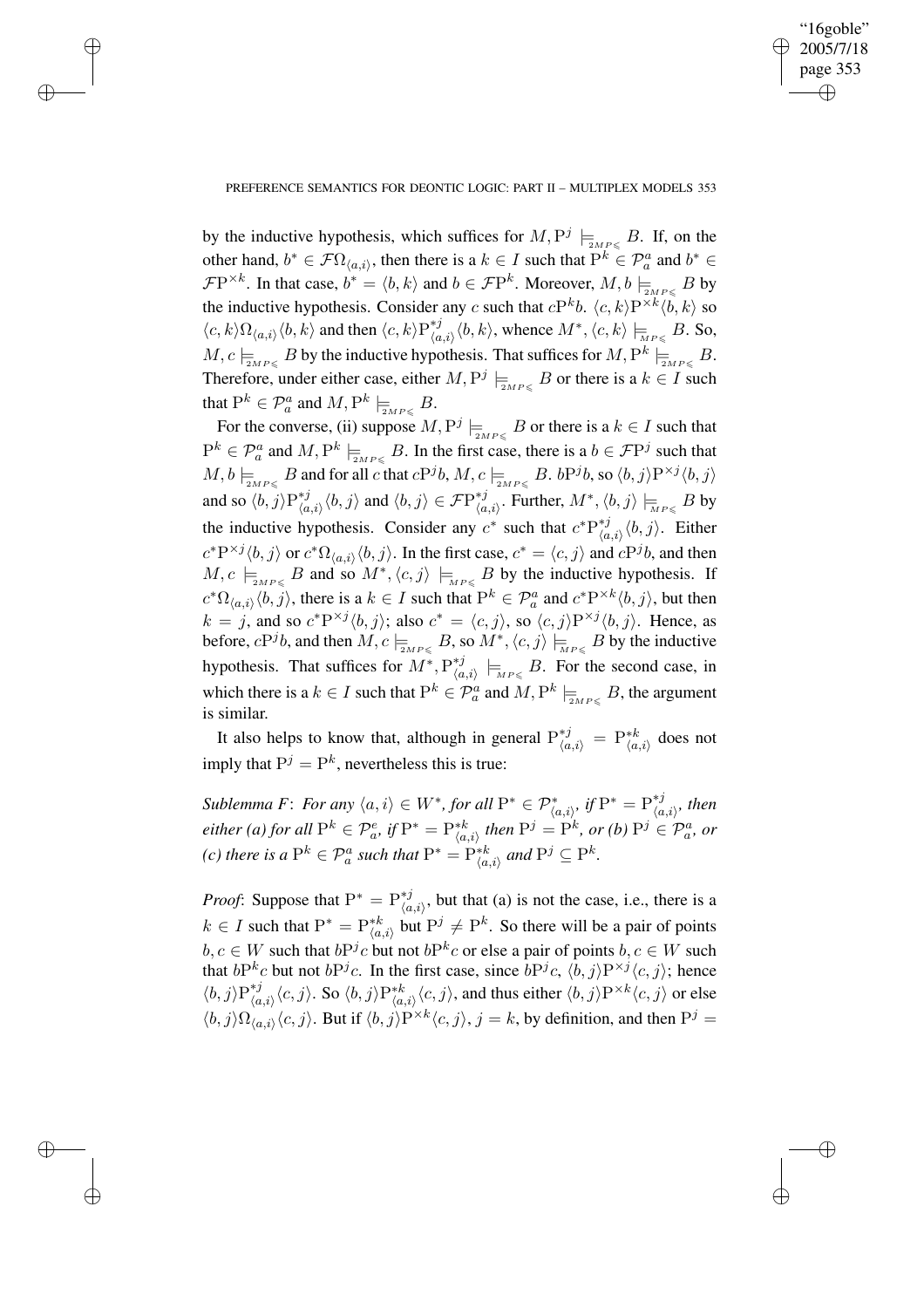"16goble" 2005/7/18 page 354 ✐ ✐

✐

✐

354 LOU GOBLE

 $P^k$ , contrary to the supposition. Hence  $\langle b, j \rangle \Omega_{\langle a,i \rangle} \langle c, j \rangle$ . Then there is an  $l \in I$  such that  $\langle b, j \rangle P^{\times l} \langle c, j \rangle$  and  $P^l \in \mathcal{P}_a^a$ . As noted above,  $\langle b, j \rangle \in \mathcal{F}P^{\times l}$ only if  $j = l$ ; hence,  $P^j = P^l$  and  $P^j \in \mathcal{P}_a^a$ , and (b) must hold. In the second case, with  $bP^k c$  but not  $bP^j c$ , argue similarly that  $P^k \in \mathcal{P}_a^a$ . Now suppose that  $P^j \nsubseteq P^k$ . So there is a pair of points  $d, e \in W$  such that  $dP^j e$  but not  $dP^k e$ . Argue as before that  $P^j \in \mathcal{P}_a^a$  Hence, if neither (a) nor (c), then (b).

Returning now to the cases of the lemma, given  $a \in W$  and  $\langle a, i \rangle \in W^*$ , for case (a), (i) suppose  $M, a \models_{2MP \leq} O_a B$ , i.e., there is a  $P \in \mathcal{P}_a^a$  such that  $M, P \models_{\mathbb{Z}_{MP \leqslant}} B$ .  $P = P^j$  for some  $j \in I$ . Consider any  $P^* \in \mathcal{P}_{\langle a,i \rangle}^*$ .  $P^* = P^{*k}_{\langle a,i\rangle}$  for some  $k \in I$  and  $P^k \in \mathcal{P}^e_a$ . There is a  $b \in \mathcal{F}P^j$  such that  $M, b$  $\models_{\exists_{MP\leqslant}} B$  and for all c such that  $cP^j b$ ,  $M, c \models_{\exists_{MP\leqslant}} B$ . Since  $P^j \in \mathcal{P}_a^a$  and  $bP^j b, \langle b, j \rangle P^{\times j} \langle b, j \rangle$  and hence,  $\langle b, j \rangle \Omega_{\langle a, i \rangle} \langle b, j \rangle$  so that  $\langle b, j \rangle P^{*k}_{\langle a, i \rangle} \langle b, j \rangle$ and  $\langle b, j \rangle \in \mathcal{F}P^{*k}_{\langle a,i \rangle}$ .  $M^*, \langle b, j \rangle \models_{\overline{M}P\leqslant} B$  by the inductive hypothesis. Consider any  $c^*$  such that  $c^* P_{\langle a,i \rangle}^{*k} \langle b,j \rangle$ . Either  $c^* P^{\times k} \langle b,j \rangle$  or  $c^* \Omega_{\langle a,i \rangle} \langle b,j \rangle$ , in which case there is an  $l \in I$  such that  $c^* P^{\times l} \langle b, j \rangle$  and  $P^l \in \mathcal{P}_a^a$ . In either case,  $P^k = P^j$  or  $P^l = P^j$  and  $c^* = \langle c, j \rangle$ . Hence  $cP^j b$ , and so  $M, c \models_{\text{2MPS}} B$ , whence  $M^*, c^* \models_{\text{MPS}} B$  by the inductive hypothesis, which suffices for  $M^*, \langle a, i \rangle \models_{MP \leq Q_a} O_a B$ . For the converse, (ii) suppose  $M^*,\langle a,i\rangle \models_{_{MP\leqslant}} O_aB$ , i.e., for all  $P^* \in \mathcal{P}^*_{\langle a,i\rangle}, M^*,P^* \models_{_{MP\leqslant}} B$ . There is a  $P^j \in \mathcal{P}_a^a$ , hence  $P_{\langle a}^{*j}$  $\begin{array}{rcl} \gamma^{*j}_{\langle a,i\rangle} & \in & \mathcal{P}_{\langle a,i\rangle}^{*}, \text{ and } M^{*}, \mathrm{P}_{\langle a,\rangle}^{*j} \end{array}$  $\begin{array}{rcl} \n \ast \jmath & \models_{_{MP\leqslant}} B. \end{array}$  By Sublemma E, either  $M, P^j \models_{\exists_{MP \leqslant} B$  or there is a  $k \in I$  such that  $P^k \in \mathcal{P}^a_a$  and  $M, P^k \models_{\overline{\scriptscriptstyle 2M}P \leqslant} B$ . Either case suffices for  $M, a \models_{\overline{\scriptscriptstyle 2M}P \leqslant} O_aB$ .

Case (b), when  $A = O_e B$ , is even more immediate from Sublemma E; it is left to the reader.

For case (c), when  $A = B \le C$ , (i) suppose  $M$ ,  $a \models_{2MP \le} B \le C$  so that for every  $P \in \mathcal{P}_a^e$  such that  $M, P \models_{\exists M_P \leqslant B} B$  there is a  $\widetilde{Q} \in \mathcal{P}_a^e$  for which  $M, Q \models_{\mathit{2MPS}} C$  and  $P \leq a Q$ . Now consider an arbitrary  $P^* \in \mathcal{P}_{\langle a,i \rangle}^*$  such that  $M^*, P^* \models_{_{MP\leqslant}} B$ .  $P^* = P_{\langle a \rangle}^{*j}$  $\chi_{\langle a,i\rangle}^{*j}$  for some  $j \in I$ . By Sublemma F there are three cases: (i.a) for all  $k \in I$  if  $\mathbb{P}_{\langle a,i \rangle}^{*j} = \mathbb{P}_{\langle a,i \rangle}^{*k}$  then  $\mathbb{P}^{j} = \mathbb{P}^{k}$ ; (i.b)  $P^j \in \mathcal{P}_a^a$ ; (i.e) there is an  $k \in I$  such that  $P_{\langle a,i \rangle}^{*j} = P_{\langle a,i \rangle}^{*k}$  and  $P^k \in \mathcal{P}_a^a$  and  $P^j \subseteq P^k$ . We treat (i.a) and (i.b) together. In these cases, by Sublemma E either  $M, P^j \models_{\mathfrak{z}_{MP \leqslant}} B$  or there is a  $k \in I$  such that  $P^k \in \mathcal{P}_a^a$  and  $M, P^k$  $\models_{2MP \leqslant} B$ . In either case, there is a  $Q \in \mathcal{P}_a^e$  for which  $M, Q \models_{2MP \leqslant} C$ and either  $P^j \leq a Q$  or, for such a k,  $P^k \leq a Q$ . But in the latter case,

✐

✐

✐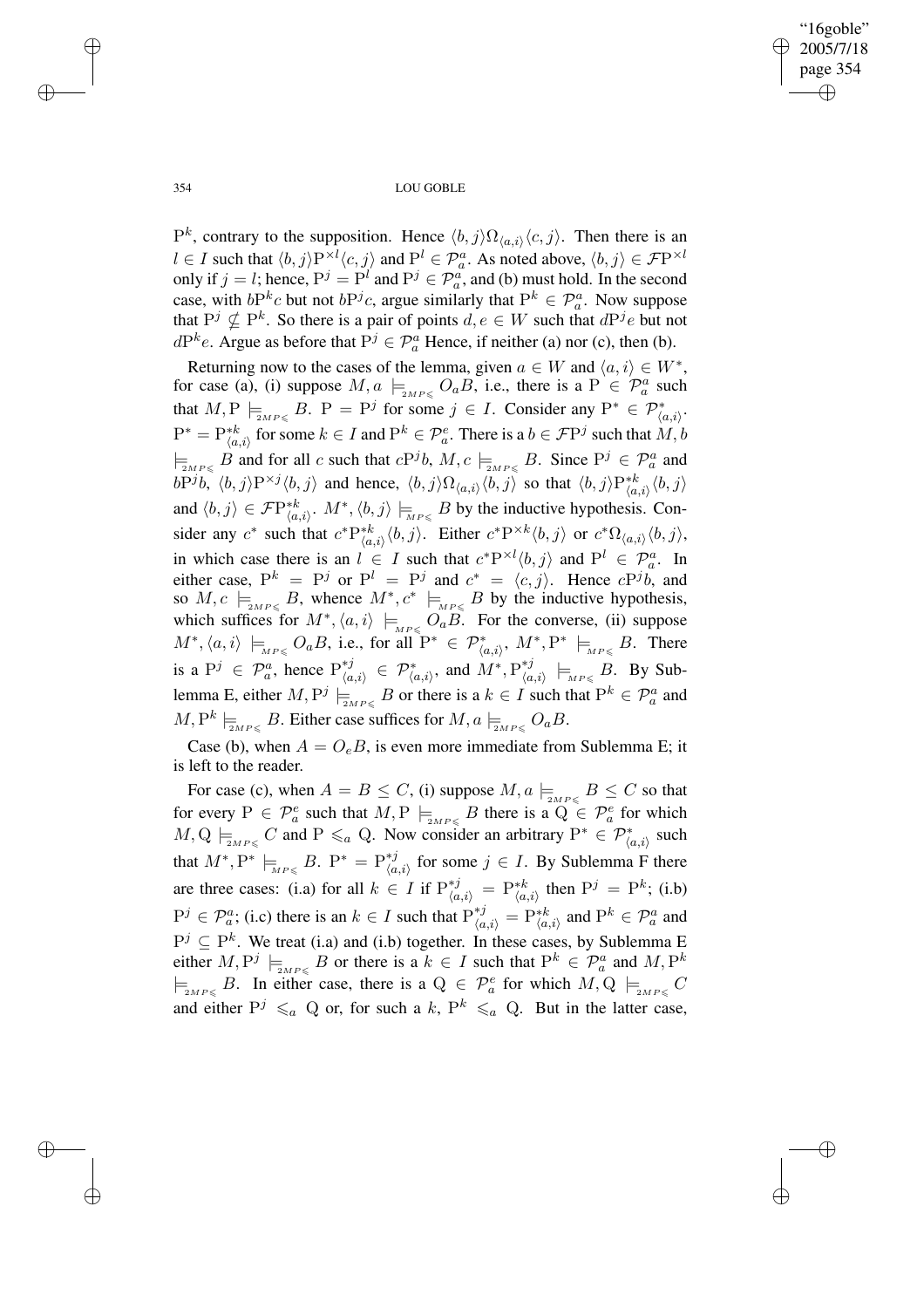✐

## PREFERENCE SEMANTICS FOR DEONTIC LOGIC: PART II – MULTIPLEX MODELS 355

✐

✐

✐

✐

since  $P^k \in \mathcal{P}_a^a$ ,  $P^j \leq_a P^k$  by the frame condition, and so  $P^j \leq_a Q$  by transitivity. So  $P^j \leq_a Q$ .  $Q = P^m$  for some  $m \in I$  and  $P^j \leq_a P^m$ . Since  $M, P^m \models_{\scriptscriptstyle \mathcal{M}^P \leq C} C, M^*, P^*_{\langle a,i \rangle} \models_{\scriptscriptstyle \mathcal{M}^P \leq C} C$  by Sublemma E. We now show that  $P_{\langle a,i\rangle}^{*j} \leq \langle a,i\rangle P_{\langle a,i\rangle}^{*m}$ . Consider any  $x \in I$  such that  $P_{\langle a,i\rangle}^{*j} = P_{\langle a,i\rangle}^{*x}$ . Under (i.a),  $P^j = P^x$  and so  $P^x \leq_a P^m$ , which suffices for  $P_{(a,i)}^{*j} \leq_{(a,i)}^* P_{(a,i)}^{*m}$ . Under (i.b),  $P^x \leq_a P^j$  by the frame condition, so  $P^x \leq_a P^m$  by transitivity, which suffices for  $P_{(a,i)}^{*j} \leq \binom{n}{a,i} P_{(a,i)}^{*m}$ . Hence under these two cases there is a  $Q^* \in \mathcal{P}^*_{\langle a,i\rangle}$ , namely  $P^{*m'}_{\langle a,i\rangle}$ , such that  $M^*, Q^* \models_{\text{MP} \leq C$  and  $P^* \leq \preceq_{\langle a,i\rangle}^* Q^*$ , which suffices for  $M^*, \langle a, i \rangle \models_{MP \leq B} B \leq C$ . For case (i.c), where there is an  $k \in I$  such that  $P_{(a,i)}^{*j} = P_{(a,i)}^{*k}$  and  $P^k \in \mathcal{P}_a^a$  and  $P^j \subseteq P^k$ , since  $(M^*,P_{\langle a,i\rangle}^{*k} \models_{\textit{MP}\leq B$ , either  $M, P^k \models_{\textit{MP}\leq B} B$  or there is a  $l \in I$  such that  $P^l \in \mathcal{P}_a^a$  and  $M, P^l \models_{\exists M P \leqslant B} B$ , by Sublemma E, and as before, in either case, there is a  $Q \in \mathcal{P}_a^e$  for which  $M, Q \models_{\mathfrak{D}MP \leq C} C$  and either  $P^k \leq_a Q$  or for such an l,  $P^l \leq a \text{ Q}$ , and again since  $P^k \leq a P^l$  by the frame condition,  $P^k \leq a \text{ Q}$ . As before,  $Q = P^m$  for some  $m \in I$  and thus  $P^k \leq a P^m$ . Since  $M, P^m$  $\models_{\exists_{MP\leqslant}} C$ ,  $M^*, P^{*m}_{\langle a,i\rangle} \models_{\exists_{MP\leqslant}} C$  by Sublemma E. To show that  $P^{*j}_{\langle a,i\rangle} \leq \frac{\epsilon}{\langle a,i\rangle}$  $P_{(a,i)}^{*m}$ , consider any  $x \in I$  such that  $P_{(a,i)}^{*j} = P_{(a,i)}^{*x}$ .  $P^x \le a P^k$  by the frame condition; hence  $P^x \leq_a P^m$ , which suffices for  $P_{(a,i)}^{*j} \leq_{(a,i)}^* P_{(a,i)}^{*m}$ . Since  $(M^*,P_{\langle a,i\rangle}^{*m}\models_{\textit{MP}\leqslant} C$ , this in turn suffices for  $M^*,\langle a,i\rangle\models_{\textit{MP}\leqslant} B\leqslant C$ , as required to complete case (c.i).

For (c.ii), suppose  $M^*, \langle a, i \rangle \models_{\overline{M}P \leqslant} B \leq C$ , so that for every  $P^* \in \mathcal{P}^*_{\langle a, i \rangle}$ such that  $M^*, P^* \models_{MP \leq B$  there is a  $Q^* \in \mathcal{P}^*_{\langle a,i \rangle}$  such that  $M^*, Q^* \models_{MP \leq C} C$ and  $P^* \leq^*_{\langle a,i\rangle} Q^*$ . Consider any relation  $P^j \in \mathcal{P}^e_a$  such that  $M, P^j \models_{\exists_{MP \leq}} B$ , and find a  $Q \in \mathcal{P}_a^e$  such that  $M,Q \models_{\overline{2}MP \leqslant} C$  and  $\mathrm{P}^j \leqslant_a Q$ . By Sublemma E,  $M^*,\operatorname{P}_{\ell_a}^{*j}$ \**i*</sup>,  $\downarrow$ <sub>{a,*i*}</sub>  $\models$ <sub>*MP*≤</sub> *B*. Thus there is a Q<sup>\*</sup> ∈  $\mathcal{P}^*_{\langle a,i\rangle}$  such that  $M^*$ , Q<sup>\*</sup>  $\models$ <sub>*MP*≤</sub> *C* and  $P_{(a,i)}^{*j} \leqslant^*_{\langle a,i\rangle} Q^*$ .  $Q^* = P_{\langle a,i\rangle}^{*k}$  for some  $k \in I$  and  $P^k \in \mathcal{P}_a^e$ . Hence, by Sublemma E either  $M, P^k \models_{\mathbb{Z}_{MP \leqslant}} C$  or there is an  $l \in I$  such that  $P^l \in \mathcal{P}_a^a$ and  $M, P^l \models_{\overline{\Delta}MP \leqslant} C$ . If the latter, then for such an  $l, P^j \leqslant_a P^l$ , by the frame condition, and so there is a  $Q \in \mathcal{P}_a^e$  that  $M, Q \models_{\exists M P \leq C} C$  and  $P^j \leq_a Q$ , which suffices for  $M$ ,  $a \models_{\text{2MPS}} B \leq C$ . Suppose then that  $M$ ,  $\mathcal{P}^k \models_{\text{2MPS}} C$ . Since  $P_{\langle a,i\rangle}^{*j} \leq \langle a,i\rangle P_{\langle a,i\rangle}^{*k}$ , there is an  $x \in I$  such that  $P_{\langle a,i\rangle}^{*k} = P_{\langle a,i\rangle}^{*x}$  and  $P^j \leq a P^x$ . As before, under Sublemma F, there are three subcases, either (ii.a) for every  $m \in I$  if  $P_{\langle a,i \rangle}^{*k} = P_{\langle a,i \rangle}^{*m}$  then  $P^k = P^m$ , or (ii.b)  $P^k \in \mathcal{P}_a^a$  or (ii.c) there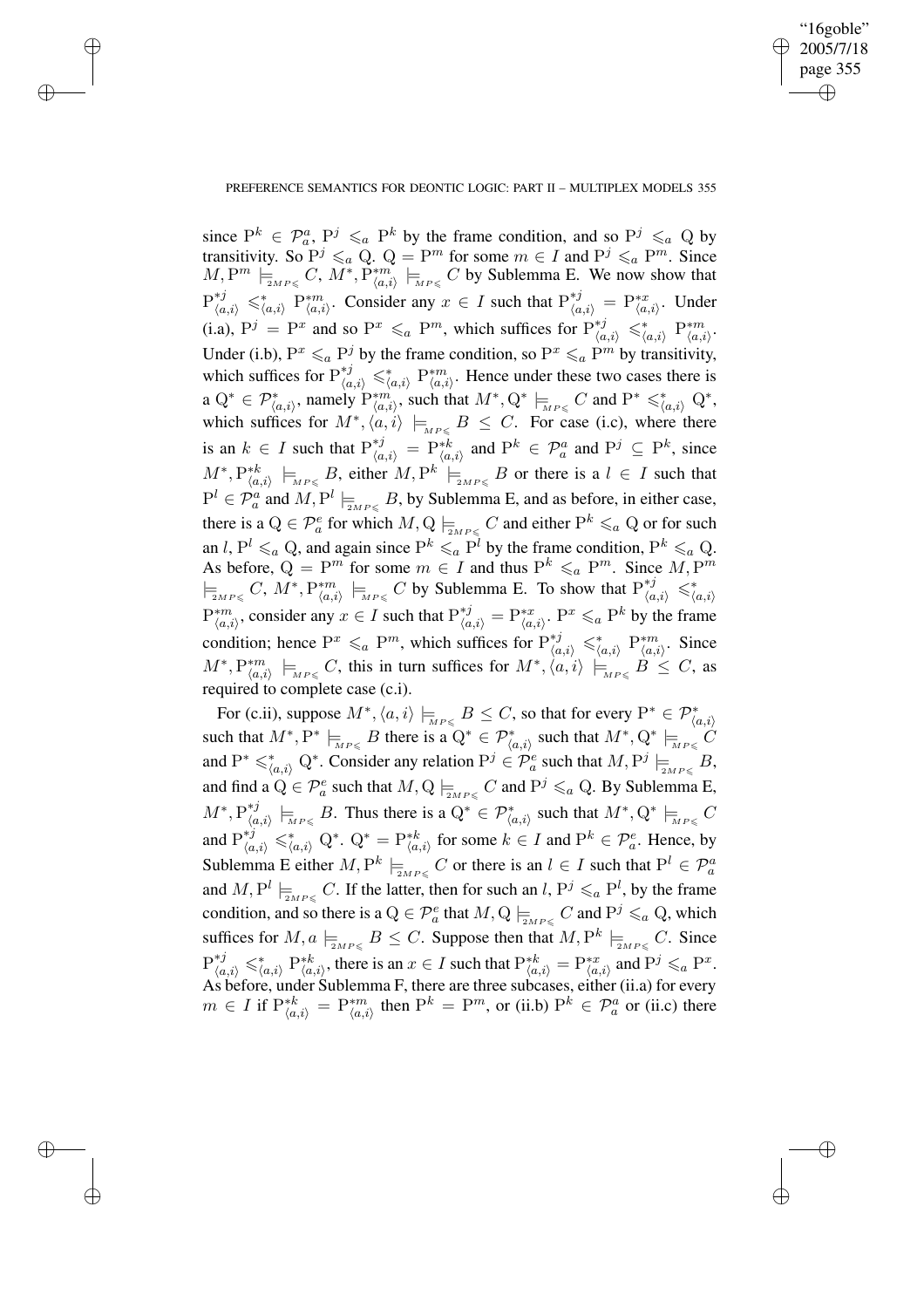"16goble" 2005/7/18 page 356 ✐ ✐

✐

✐

356 LOU GOBLE

is an  $m \in I$  such that  $P_{(a,i)}^{*k} = P_{(a,i)}^{*m}$  and  $P^m \in \mathcal{P}_a^a$  and  $P^k \subseteq P^m$ . Under (ii.a), take  $Q = P^k$ , for  $P^k = P^x$ , so  $P^j \leq_a P^k$ . Under (ii.b) take  $Q = P^k$ , for then  $P^j \leq_a P^k$  by the frame condition. Under (ii.c), if  $m \in I$  is such that  $P_{\langle a,i\rangle}^{*k} = P_{\langle a,i\rangle}^{*m}$  and  $P^m \in \mathcal{P}_a^a$  and  $P^k \subseteq P^m$ , then  $M^*, P_{\langle a,i\rangle}^{*m} \models_{\text{MPs}} C$ and  $P_{(a,i)}^{*j} \leq \frac{k!}{(a,i)} P_{(a,i)}^{*m}$ . By Sublemma E either  $M, P^m \models_{\exists MP \leqslant} C$  or there is an  $n \in I$  such that  $P^n \in \mathcal{P}_a^n$  and  $M, P^n \models_{M P \leq C} C$ . Take Q to be  $P^m$  or  $P^n$  as appropriate. In either case  $P^j \leq a Q$  by the frame condition. Hence, under all three subcases, there is a  $Q \in \mathcal{P}_a^e$  such that  $M, Q \models_{\mathbb{Z}_{MP \leqslant}} C$  and  $P^j \leq a \text{ Q}$ , which suffices for  $M$ ,  $a \models_{\text{ZMPS}} B \leq C$ , to complete case (ii), and so the lemma.

Theorem 8 now follows as expected. That is, suppose a formula A is not provable in  $P_aP_e\leq P_eP_e\leq c$ . Then, by Lemma 9, there is a model on a reflexive (transitive;  $\le$ -connected) 2MP $\le$  frame that falsifies A, and so, by Lemmas 10 and 11 there is a model on a conventional reflexive (transitive;  $\le$ -connected) MP $\le$  frame that falsifies A. Thus, if A is valid in all MP $\le$ frames, then A must be provable in  $P_a P_e \leq (P_a P_e \leq_c)$ .

As with Theorem 3, the proof of Theorem 8 contains a proof of Theorem 2, the completeness of  $P_a \overline{P}_e$ , by suppressing reference to  $\leq$  in models and to formulas  $B \leq C$ . So also  $\mathsf{P}_a \mathsf{P}_e \leq \mathsf{a}$  a conservative extensions of  $\mathsf{P}_a \mathsf{P}_e$ , by the argument given after Theorem 3. Likewise, just as  $SDL_aP_e \le$  and  $SDL<sub>a</sub>P<sub>e</sub>$  possess the finite model property and are decidable, the same holds for  $P_a P_e \le$  and  $P_a P_e$ . To establish this, it is easiest to apply the method of mini-canonical models in the framework of the bi-modal  $2MP \leq$  frames, recapitulating the proof of Lemma 9, and so establish an analogous completeness result with respect to finite frames.

# 3. *Dyadic Connectives*

On the face of it, the results of the previous sections should extend naturally to the dyadic deontic connectives of conditional obligation and its correlative for preference. In Part I of this work, [3] §4, multiple preference models for conditional obligation and preference were introduced as part of proof of the completeness of the logics DP of conditional obligation and PPref of preference. There those logics were proved complete with respect to the class of all reflexive, transitive multiple preference frames, Theorem 28 of that Part, which led to the proof of their completeness with respect to the class of all reflexive and transitive simple preference frames, Theorem 33 of that Part. The use of multiple preference models there was largely a technical device to obtain the primary result of Theorem 33. From a philosophical point of

✐

✐

✐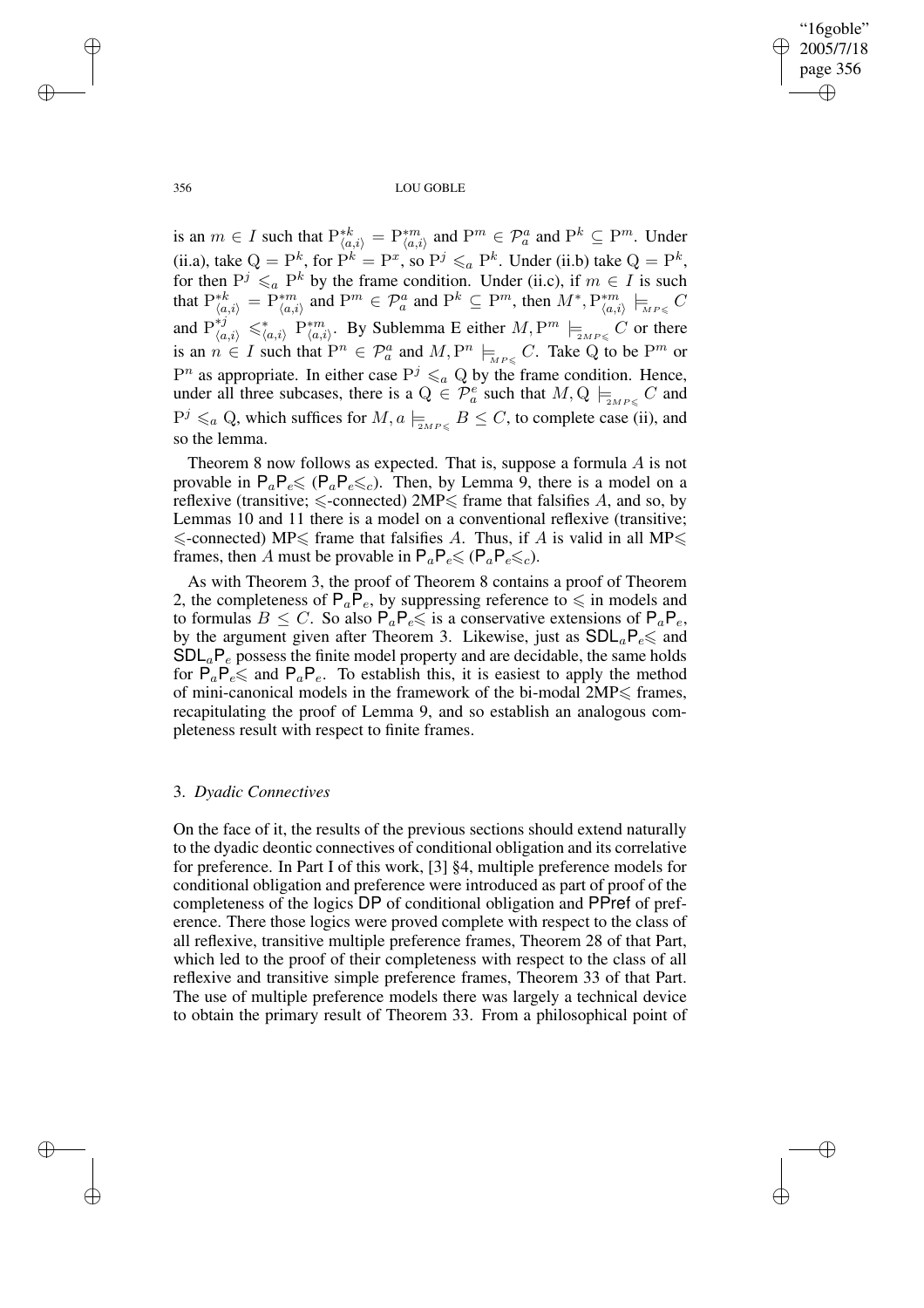"16goble" 2005/7/18 page 357 ✐ ✐

✐

✐

#### PREFERENCE SEMANTICS FOR DEONTIC LOGIC: PART II – MULTIPLEX MODELS 357

✐

✐

✐

✐

view, however, it makes as much sense to develop such multiple preference models for conditional obligation as for simple obligation, as in Section 1 here. For just as it is plausible to allow for conflicts of (simple) obligation that might arise from different normative standards, so it is plausible for there to be conflicts of conditional obligation that arise in the same way. It might be, for example, that, according to the laws of the land, Jones should be executed given that he robbed a bank, while, according to the norms of humane justice, Jones should not be executed, given that he robbed a bank. Furthermore, once the framework of multiple preference relations is in place, it seems just as appropriate to distinguish an indefinite sense of conditional obligation from a definite or core sense as for the monadic case. Nevertheless, although this extension should be routine, there are complications, and significant questions remain open.

Let the propositional language  $L_{cae}$  contain operators for an indefinite and a definite sense of conditional obligation,  $O_e(-/-)$  and  $O_a(-/-)$ , respectively. These will be treated analogously to the monadic operators of Section 1, as well as to conditional obligation introduced in [3]. (For convenience we shall not now consider ranked obligations from Section 2; this is solely to avoid an extra dimension of complication.) To evaluate this language in the multiplex semantics, we consider now only multiple preference frames in which, for every  $a \in W$ , every relation  $P \in \mathcal{P}_a$  is reflexive on its field and transitive. For some purposes we may also require that every such relation is standard, i.e., also connected on its field.

Formulas  $O_e(B/A)$  and  $O_a(B/A)$  are to be evaluated in models M on multiple preference frames  $F = \langle W, \mathcal{P} \rangle$  according to the rules:

- (MP-CO<sub>e</sub>)  $M$ ,  $a \models_{MP} O_e(B/A)$  iff for some  $P \in \mathcal{P}_a$ , there is a  $b \in \mathcal{F}P$ such that  $M, b \models_{\overline{M}P} A \wedge B$  and, for all c, if  $cPb$  and  $M, c \models_{\overline{M}P} A$ then  $M, c \models B$
- (MP-CO<sub>a</sub>)  $M, a \models_{MP} O_a(B/A)$  iff for every  $P \in \mathcal{P}_a$ , there is a  $b \in \mathcal{F}P$ such that  $M, b \models_{\overline{M}P} A \wedge B$  and, for all c, if  $cPb$  and  $M, c \models_{\overline{M}P} A$ then  $M, c \models_{\mathbb{M}^P} B$

which follow the standard pattern for conditional obligation within the context of the quantification on relations  $P \in \mathcal{P}_a$ . Indeed,  $O_e(-/-)$  is nothing but the conditional obligation of [3] §4, as interpreted in the multiple preference semantics that was introduced in passing there. Now it comes to the fore, and has its dual companion to accompany it.

Each of these connectives allows the definition of a connective for preference, following the pattern described in [3] §3. Thus:

$$
A \geq_a B =_{df} \neg O_e(\neg A/A \lor B)
$$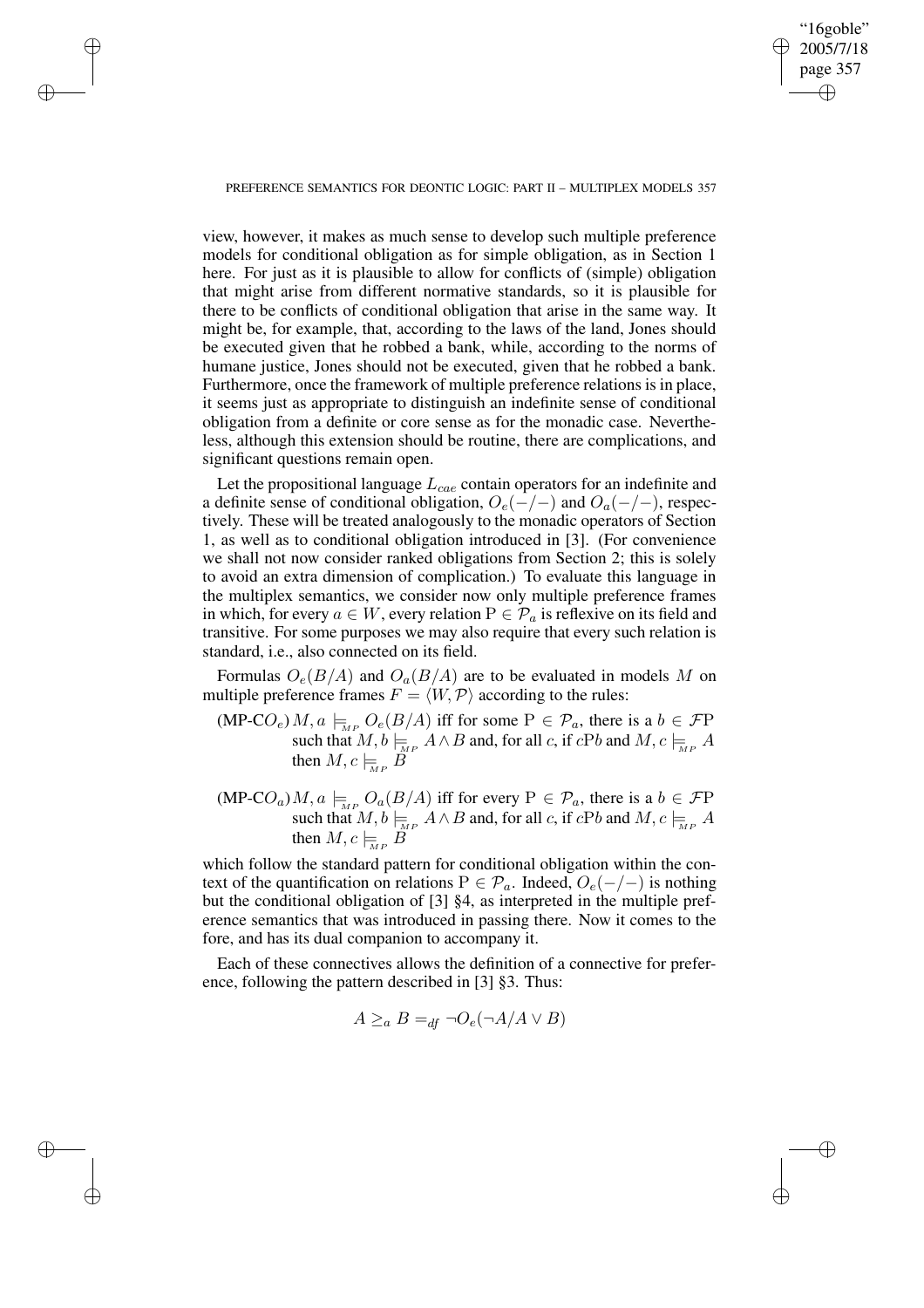"16goble" 2005/7/18 page 358 ✐ ✐

✐

✐

358 LOU GOBLE

$$
A \geq_e B =_{df} \neg O_a(\neg A/A \lor B)
$$

Given these definitions these rules of evaluation are derivable:

- $(MP-\geq_a)$   $M, a \models_{M \supseteq a} A \geq_a B$  iff for all  $P \in \mathcal{P}_a$ , for every  $c \in \mathcal{F}P$ , if  $M, c \models_{MP} B$  then there is a b such that  $bPc$  and  $M, b \models_{MP} A$
- $(MP-\geq_e)$   $M, a \models_{MP} A \geq_e B$  iff there is a  $P \in \mathcal{P}_a$ , such that, for every  $c \in \mathcal{F}P$ , if  $M, c \models_{MP} B$  then there is a b such that  $bPc$  and  $M, b \models_{\text{M.P.}} A$

(Note that the subscripts ' $a$ ' and ' $e$ ' are merely mnemonics for the quantification in the evaluation rules.  $O_e(-/-)$  corresponds to  $\geq_a$  and not to  $\geq_e$ , and similarly for  $O_a(-/-)$  and  $\geq_e$ .)

Alternatively, as we saw in [3], the preference connectives could be introduced as primitives and conditional obligation defined in terms of them. Thus, in the language  $L_{\geq ae}$  containing the connectives  $\geq_a$  and  $\geq_e$  evaluated according to the rules ( $\overline{MP}_{\geq a}$ ) and  $(MP_{\geq e})$  stipulated, one could define  $O_e(-/-)$  and  $O_a(-/-)$  thus

$$
O_e(B/A) =_{df} \neg((A \land \neg B) \geq_a (A \land B))
$$

$$
O_a(B/A) =_{df} \neg((A \land \neg B) \geq_e (A \land B))
$$

and then the evaluation rules (MP-CO<sub>e</sub>) and (MP-CO<sub>a</sub>) are derivable. Because of these reciprocal equivalences, we shall treat the two forms of connective, conditional obligation and preference, simultaneously, and for the most part not worry about which is primitive.

The logic of the indefinite conditional obligation  $O_e(-/-)$  follows the logic DP that was described in [3] §4 since  $O_e(-/-)$  is effectively the same as the conditional obligation given there. DP is axiomatized by adding to PC with *modus ponens*:

 $(RCE_e)$  If  $\vdash A \leftrightarrow A'$  then  $\vdash O_e(B/A) \leftrightarrow O_e(B/A')$  $(RCM_e)$  If  $\vdash B \to C$  then  $\vdash O_e(B/A) \to O_e(C/A)$  $(CN_e)$   $O_e(\top/\top)$  $(CP_e) \qquad \neg \overset{\frown}{O}_e(\bot/A)$  $(CO_e \wedge)$   $O_e(B/A) \rightarrow O_e(A \wedge B/A)$  $(\text{trans}_a) \quad ((A \geq_a B) \land (B \geq_a C)) \rightarrow (A \geq_a C)$  $(O_e \vee)$   $O_e(A/B \vee C) \rightarrow (O_e(A/B) \vee O_e(A/C))$ 

Similarly,  $\geq_a$  follows the logic of PPref defined in the same place. It is given by:

✐

✐

✐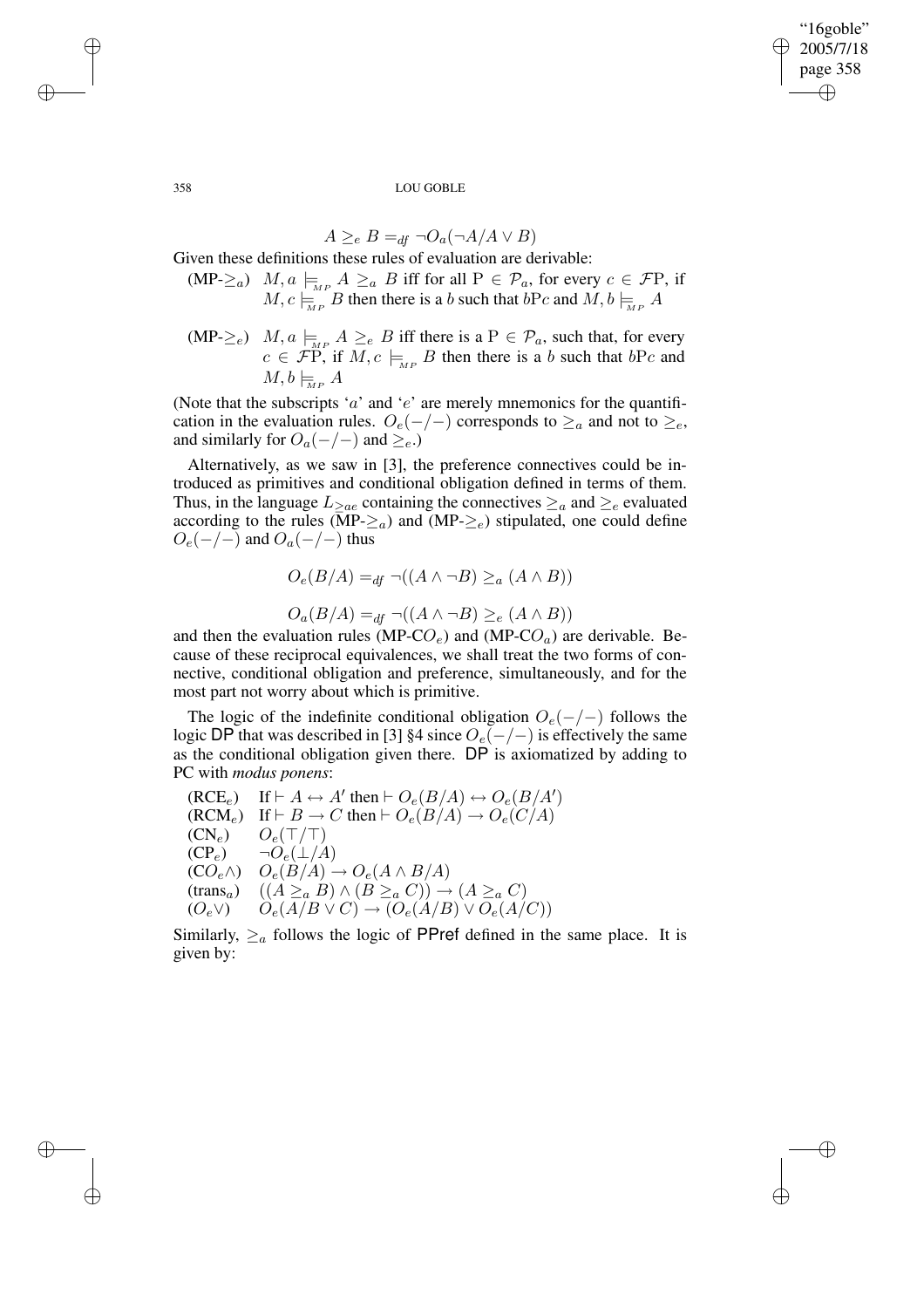✐

#### PREFERENCE SEMANTICS FOR DEONTIC LOGIC: PART II – MULTIPLEX MODELS 359

 $(R.1<sub>a</sub>)$  If  $\vdash A \rightarrow B$  then  $\vdash B \geq_a A$ (trans<sub>a</sub>)  $((A \geq_a B) \land (B \geq_a C)) \rightarrow (A \geq_a C)$  $(\geq_a \vee)$   $((A \geq_a B) \wedge (A \geq_a C)) \rightarrow (A \geq_a (B \vee C))$  $(\text{poss}_a) \quad \neg (\perp \geq_a \top)$ 

Of course, (reflex<sub>a</sub>),  $A \geq_a A$ , is derivable directly from (R.1).

Both logics DP and PPref — or as we might now say,  $DP_e$  and PPref<sub>a</sub> are characterized by the class of all reflexive transitive multiple preference frames, and also the class of all standard multiple preference frames. (Cf. Theorem 28 of [3].)

By analogy with the results of Section 1 above, one would expect that the logic of the definite  $O_a(-/-)$  would be standard dyadic deontic logic (SDDL) when all relations  $P \in \mathcal{P}_a$  are standard, and that it would be DP when they are not required to be standard. Similarly, one would expect  $\geq_e$ to behave according to SPref when all preference relations are standard, and according to PPref when they are not. This is almost, but not quite, the case.

The following from SDDL are valid in all standard multiple preference frames:

$$
\begin{array}{ll}\n(\text{RCE}_a) & \text{If} \vdash A \leftrightarrow A' \text{ then } \vdash O_a(B/A) \leftrightarrow O_a(B/A') \\
(\text{RCM}_a) & \text{If} \vdash B \to C \text{ then } \vdash O_a(B/A) \to O_a(C/A) \\
(\text{CK}_a) & O_a(B \to C/A) \to (O_a(B/A) \to O_a(C/A)) \\
(\text{CD}_a) & O_a(B/A) \to \neg O_a(\neg B/A) \\
(\text{CN}_a) & O_a(\top/\top) \\
(\text{CO}_a \land) & O_a(B/A) \to O_a(A \land B/A)\n\end{array}
$$

Also valid is

✐

✐

✐

✐

$$
(\vee \geq_e) \quad ((A \vee B) \geq_e C) \rightarrow ((A \geq_e C) \vee (B \geq_e C))
$$

And as one would expect, this mixed principle, which connects the two conditional obligation operators, is also valid in all standard multiple preference frames,

$$
(\mathrm{CK}_{ae}) \quad O_a(B \to C/A) \to (O_e(B/A) \to O_e(C/A))
$$

These further mixed principles are also valid in all standard multiple preference frames

 $(\text{trans}_{ae}) \quad ((A \geq_{a} B) \land (B \geq_{e} C)) \rightarrow (A \geq_{e} C)$  $(\text{trans}_{ea})$   $((A \geq_{e} B) \land (B \geq_{a} C)) \rightarrow (A \geq_{e} C)$ (connex<sub>ae</sub>)  $(A \geq_a B) \vee (B \geq_e A)$  $(\ge_{ae} \vee)$   $((A \ge_{a} B) \wedge (A \ge_{e} C)) \rightarrow (A \ge_{e} (B \vee C))$  $(R \vee \ge_{ae})$  If  $\vdash A \rightarrow (B \vee C)$ , then  $\vdash (B \ge_{a} A) \vee (C \ge_{e} A)$ 

 $\geq_e$  may be thought to be defined in terms of  $O_a(-/-)$ , or not. If it is, then

$$
O_a(B/A) \leftrightarrow \neg((A \land \neg B) \geq_e (A \land B))
$$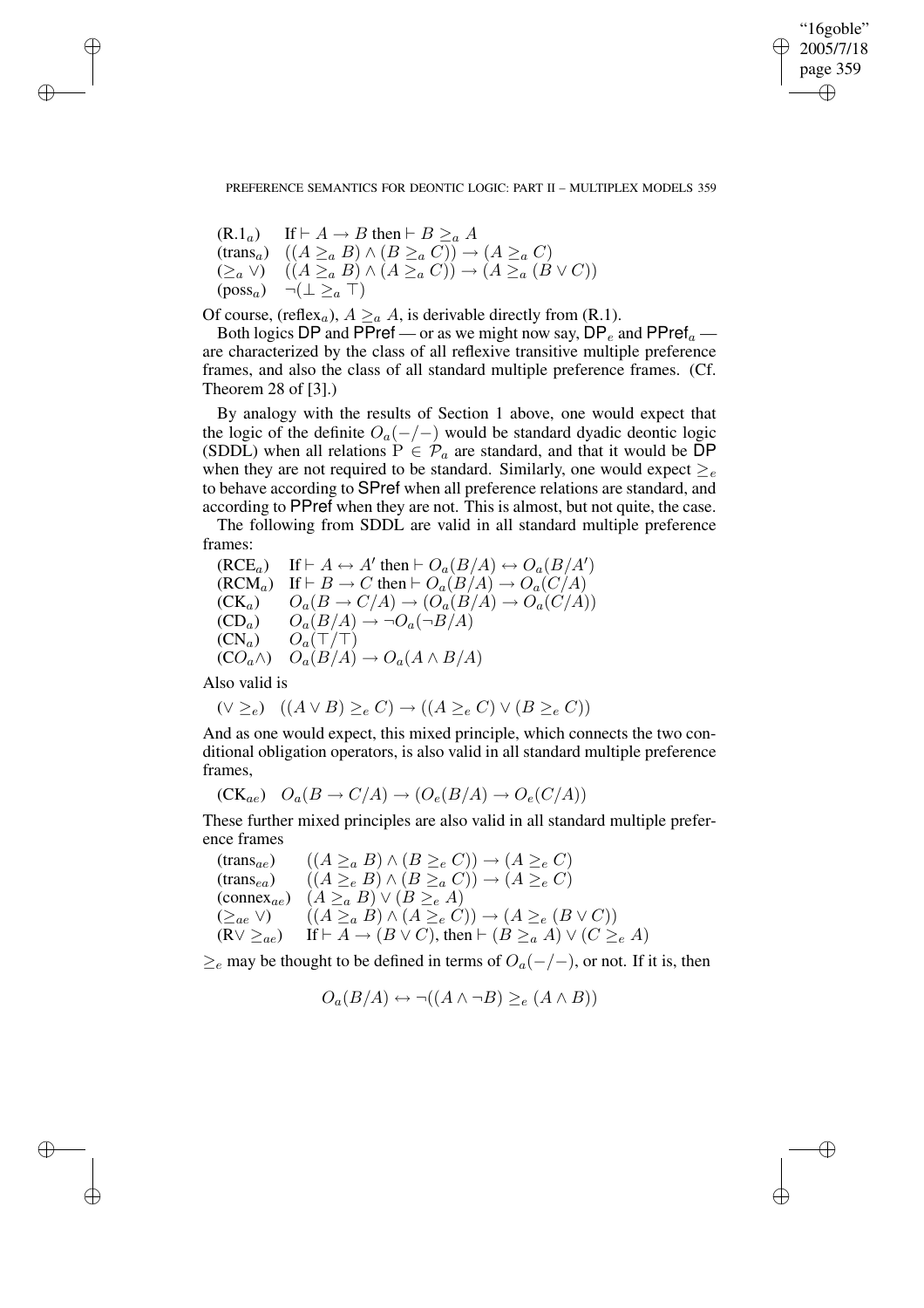✐

#### 360 LOU GOBLE

is derivable from the preceding. Similarly, if  $\geq_e$  is taken as primitive and  $O_a(-/-)$  defined in terms of it, then

$$
(A \geq_e B) \leftrightarrow \neg O_a(\neg A/A \lor B)
$$

is derivable.

With  $\geq_e$  defined, then from the preceding, together with the principles of  $DP_e$  or  $PPref_a$ , the following validities, familiar from SDDL, can likewise be derived:

(D.1<sub>a</sub>) 
$$
O_a(\top/A) \leftrightarrow O_a(A/A)
$$
  
\n(D.1<sub>a</sub>)  $O_a(B/A) \rightarrow O_a(A/A)$   
\n(D.2<sub>a</sub>)  $\neg O_a(\neg A/A)$   
\n(D.3<sub>a</sub>)  $(O_a(A/C) \land O_a(B/C)) \rightarrow O_a(A \land B/C)$   
\n(D.4<sub>a</sub>)  $(O_a(A/B) \land O_a(A/C)) \rightarrow O_a(A/B \lor C)$   
\n(D.5<sub>e</sub>)  $A \geq_e A$   
\n(D.6<sub>e</sub>)  $(A \geq_e B) \lor (B \geq_e A)$   
\n(D.7<sub>e</sub>)  $(A \geq_e (A \lor B)) \lor (B \geq_e (A \lor B))$   
\n(D.8<sub>e</sub>)  $\neg (\bot \geq_e \top)$   
\n(DR.1<sub>e</sub>) If  $\vdash A \rightarrow B$  then  $\vdash B \geq_e A$   
\n(DR.2<sub>e</sub>) If  $\vdash A \rightarrow (B \lor C)$  then  $\vdash (B \geq_e A) \lor (C \geq_e A)$   
\n(DR.2gen<sub>e</sub>) If  $\vdash A \rightarrow (B_1 \lor \cdots \lor B_n)$   
\nthen  $\vdash (B_1 \geq_e A) \lor \cdots \lor (B_n \geq_e A)$   
\n(DR.3<sub>a</sub>) If  $\vdash A \rightarrow B$  then  $\vdash A \geq_e C \rightarrow B \geq_e C$   
\n(DR.4<sub>a</sub>) If  $\vdash A \rightarrow B$  then  $\vdash C \geq_e B \rightarrow C \geq_e A$   
\n(D.9<sub>ae</sub>)  $O_a(B/A) \rightarrow O_e(B/A)$   
\n(D.10<sub>ae</sub>)  $(A \geq_a B) \rightarrow (A \geq_e B)$ 

If one begins with  $\geq_e$  primitive, and  $O_a(-/-)$  defined, then all of the preceding can be derived from  $(DR.1_e)$ , (reflex<sub>e</sub>) =  $(D.5_e)$ , (connex<sub>ae</sub>), (poss<sub>e</sub>) = (D.8<sub>a</sub>), and ( $\vee \geq_e$ ), along with (trans<sub>ae</sub>), (trans<sub>ea</sub>), ( $\geq_{ae}$   $\vee$ ), and (R $\vee \geq_{ae}$ ), and the principles of  $DP_e$  or  $PPref_a$ . (I leave these derivations as a diversion for the reader.)

Of the preceding,  $(CK_a)$ ,  $(CD_a)$ , and  $(CK_{ae})$  depend for their validity on relations  $P \in \mathcal{P}_a$  being connected on their fields. So do  $(D.3<sub>a</sub>)$ ,  $(D.4<sub>a</sub>)$ , (D.6<sub>a</sub>), (D.7<sub>a</sub>), (DR.2<sub>a</sub>) and its generalization (DR.2gen<sub>a</sub>), ( $\vee \geq_e$ ), (connex<sub>ae</sub>), ( $\geq_{ae}$  ∨), and (R $\vee \geq_{ae}$ ). All the rest remain valid when the requirement of connectedness is given up.

Conspicuous for its absence from the preceding lists is the principle of transitivity for  $\geq_e$ , namely

 $(\text{trans}_e) \ (A \geq_e B) \land (B \geq_e C)) \rightarrow (A \geq_e C)$ 

✐

✐

✐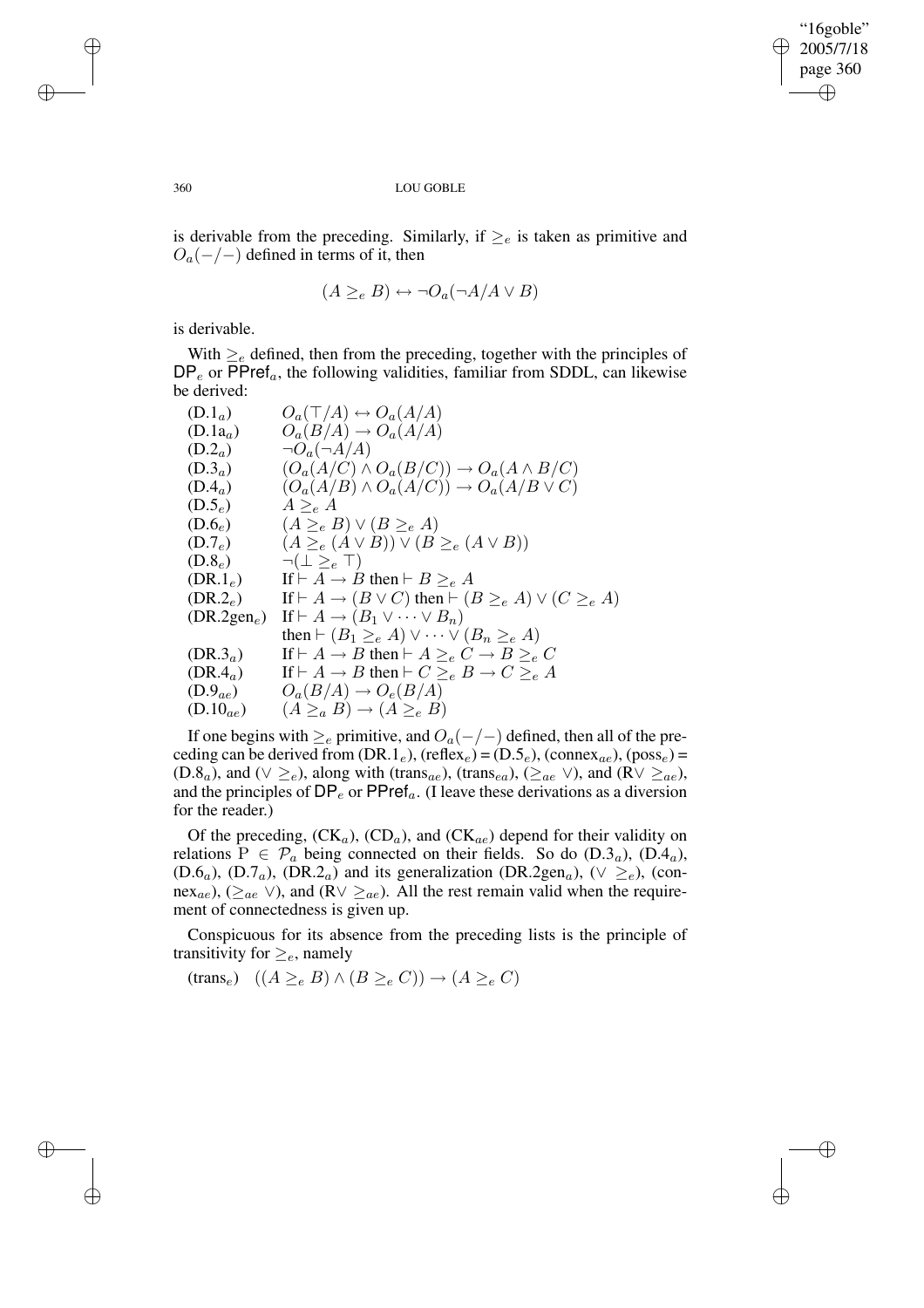✐

This is not valid under the rule (MP- $\geq_e$ ). That it is not is easily seen as one considers that a state of affairs  $A$  might be at least as good as another  $B$  under one set of norms while  $B$  is at least as good as a third  $C$  under some other set of norms, but A might not be as good as  $C$  under any norms. The possibility that transitivity might fail for a preference connection is analogous to the possibility of conflicts of obligation that arise from distinct normative standards. Hence, it seems quite reasonable to have a sense of preference,  $\geq_e$ , for which transitivity, (trans<sub>e</sub>), would not be valid.<sup>6</sup>

Although transitivity fails for  $\geq_e$ , a strict counterpart to  $\geq_e$  is transitive. That is, define  $A >_e B =_{df} \neg (B \geq_e A)$ , (equivalent to  $(A \geq_e B) \land \neg (B \geq_e A)$ A) in the presence of (D.6<sub>e</sub>), connectedness for  $\geq_e$ ), then

 $(s\text{-trans}_e)$   $((A >_e B) \wedge (B >_e C)) \rightarrow (A >_e C)$ 

✐

✐

✐

✐

is valid. Plainly too  $\geq_e$  is irreflexive (given (reflex<sub>e</sub>)), and hence asymmetric. By contrast, the strict counterpart of  $\geq_a - A >_a B =_{df} \neg(B \geq_a A)$  (or even  $(A \geq_a B) \land \neg (B \geq_a A)$ ) — is not transitive. In a similar vein, we see that just as transitivity fails for  $\geq_e$  but holds for  $\geq_a$ , connectedness fails for  $\geq_a$  and holds for  $\geq_e$  (within standard models). Thus these two properties are divided between the indefinite and the definite preference connectives. This is due entirely to the quantification on relations  $P \in \mathcal{P}_a$ .

So far this all seems quite reasonable and natural. Nevertheless, the failure of transitivity for  $\geq_e$ , or perhaps we should say, the combined failure of transitivity for  $\geq_e$  and of connectedness for  $\geq_a$ , plays havoc with the effort to form a complete axiomatization for the logic of  $\geq_e$  and with it  $O_a(-/-)$ in combination with  $\geq_a$  and  $O_e(-/-)$ .

By analogy with  $SDL_aP_e$ , one might define a logic  $SDDL_aDP_e$  that combines the principles of SDDL for  $O_a(-/-)$  and DP for  $O_e(-/-)$ . That is, its axioms would be the initial formulas listed above as valid (with respect to all standard frames), along with the postulates for  $DP_e$ , and including the several mixed principles that were mentioned, and even including (s-trans $_e$ ). One might similarly define an equivalent logic  $\text{SPref}_e\text{PPref}_a$  that takes the preference connectives as primitive and combines principles from SPref for  $\geq_e$  and PPref for  $\geq_a$ . Plainly these logics would be sound with respect to the class of all standard multiple preference frames. Completeness, however, is another matter.

 $6$  One might also consider the possibility of a failure of transitivity due to a single preference relation not being transitive; this would be like conflicts of obligation that arise with respect to a single preference relation due to a sort of internal incoherence of the normative standard it represents. This is what led to the logic P and away from standard deontic logic SDL. Although this seems to be a reasonable possibility, it is not included in the present framework for dyadic deontic systems, for it is here required that all preference relations  $P \in \mathcal{P}_a$  be transitive. Without that, transitivity of  $\geq_a$  would also fail.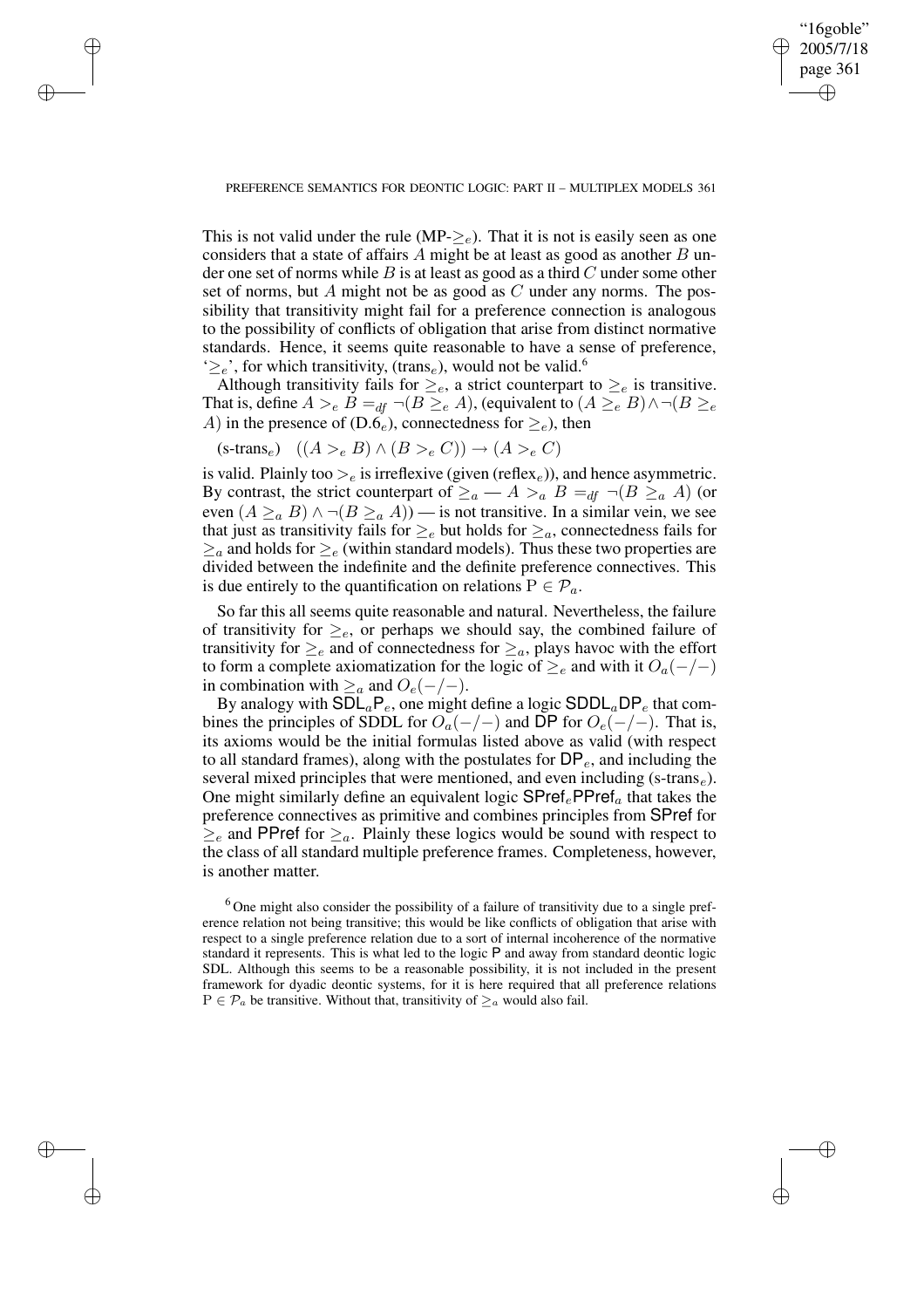"16goble" 2005/7/18 page 362 ✐ ✐

✐

✐

#### 362 LOU GOBLE

One can see the difficulty as one considers constructing a canonical model along the lines described in Section 2.1 above for  $SDL_aP_e$  (ignoring ranked obligations) but adapted to suit SDDL as described in [3] §3, and DP as in [3] §4. Needed are a set of relations,  $P_a^A$ , that are reflexive, transitive and connected on their fields. Combining the lessons of [3] §§3, 4, these might be defined so that, for each formula A,

$$
P_a^A = \{ \langle b, c \rangle : \text{if } c \in \Theta_a A \text{ then } (b \in \Theta_a A \text{ and } bX_a c) \}
$$

where

$$
\Theta_a A = \{ b : \forall B (\text{if } B \in b \text{ then } \neg A \geq_a B \notin a) \}
$$

which is designed to accommodate formulas  $O_e(B/C)$  and  $B \geq_a C$  and so to take care of the  $DP_e$  part of the logic, and  $X_a$  is a relation corresponding to the relation  $P_a$  that was given in the completeness proof for SDDL in [3] §3. So long as this relation  $X_a$  is reflexive, transitive and connected on its field, then so will be  $P_a^A$ , as required.

In [3] §3,  $P_a$  was defined so that, given  $\Pi_a A = \{b : \forall B \in b, B \ge A \in a\},\$ 

$$
P_a = \{ \langle b, c \rangle : \Diamond_a b \text{ and } \Diamond_a c \text{ and } \forall C (c \in \Pi_a C \Rightarrow \exists B (b \in \Pi_a B
$$
  
and  $B \ge C \in a) \}$ 

In the present framework, however, this is ambiguous, depending on which connective,  $\geq_a$  or  $\geq_e$ , is applied in the definition. To define  $X_a$ , if the clause  $B \geq C$  is read  $B \geq_e C$ , then the relation will not be transitive, because transitivity fails for  $\geq_e$ . If, on the other hand, the clause is read  $B \geq_a C$ then the relation will not be connected on its field, because connectedness fails for  $\geq_a$ . I see no way out of this dilemma.

The situation is even more dire if one tries to adapt the completeness proof for DP and PPref from [3] to apply to logics  $DP_aDP_e$  and  $PPref_ePPref_a$ that result from combining the principles of DP, respectively PPref, for both  $O_a(-/-)$  and  $(O_e(-/-))$ , or  $\geq_e$  and  $\geq_a$ , e.g., taking as axioms and rules those validities listed above that do not require connectedness for all relations  $P \in \mathcal{P}_a$ .

As we saw in Section 2.2 above, it seems easiest to prove completeness for P-like systems (not requiring connectedness) by taking a detour through a framework of bi-modal 2MP-frames,  $F = \langle W, \mathcal{P}^a, \mathcal{P}^e, \leq \rangle$ , where the operators  $O_a$  and  $O_e$  were evaluated in the same way but with respect to the two classes of relations  $\mathcal{P}_a^a$  and  $\mathcal{P}_a^e$  assigned to  $a \in W$ . The same could be done for the conditional operators  $O_a(-/-)$  and  $O_e(-/-)$  and preference connectives  $\geq_e$  and  $\geq_a$ . There is a problem, however. In order for that framework to be equivalent to the basic multiple preference framework, all the relations in  $\mathcal{P}_a^e$  must be transitive in order that (trans<sub>a</sub>) be valid. At the

✐

✐

✐